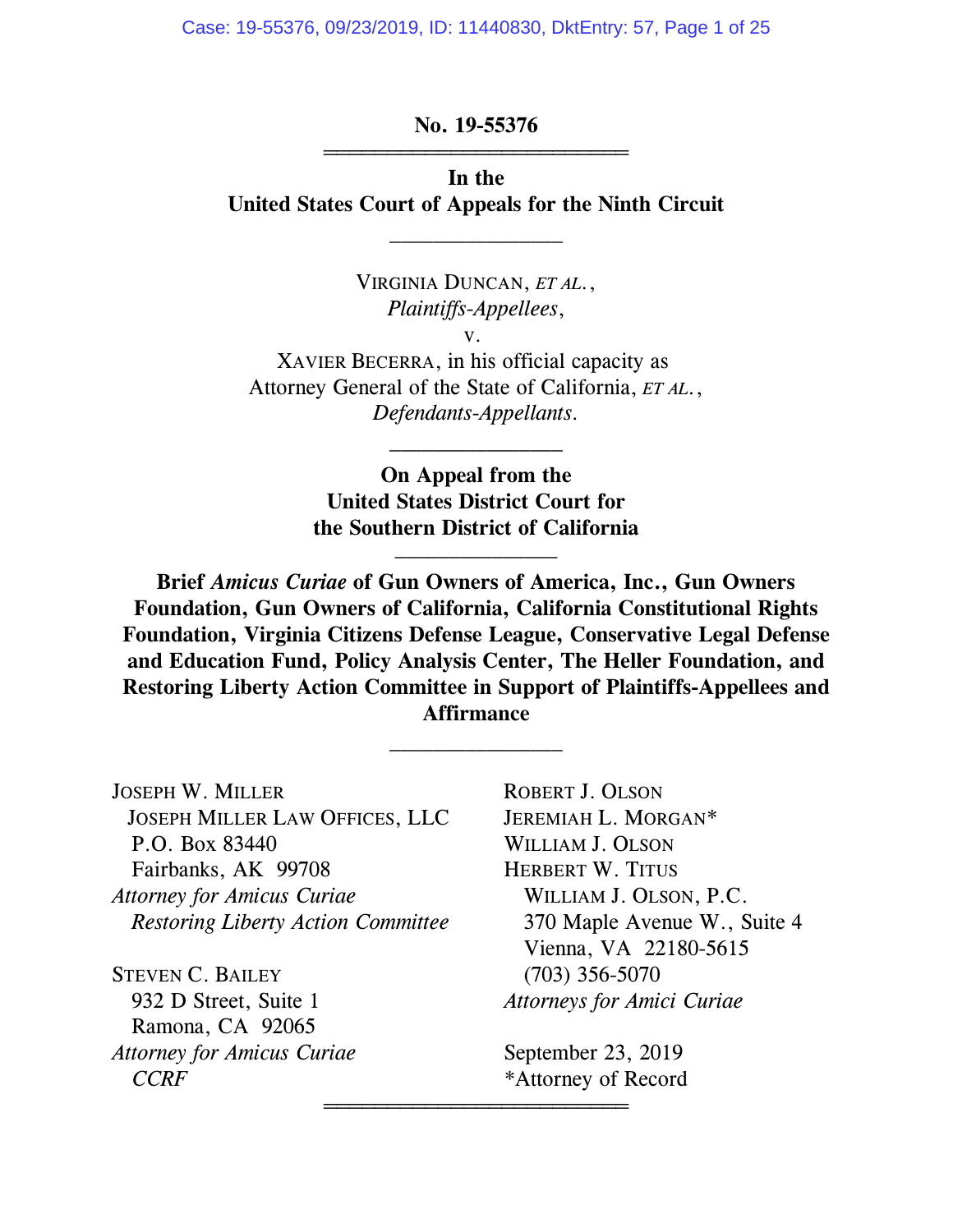#### **DISCLOSURE STATEMENT**

The *amici curiae* herein, Gun Owners of America, Inc., Gun Owners Foundation, Gun Owners of California, California Constitutional Rights Foundation, Virginia Citizens Defense League, Conservative Legal Defense and Education Fund, Policy Analysis Center, The Heller Foundation, and Restoring Liberty Action Committee, through their undersigned counsel, submit this Disclosure Statement pursuant to Federal Rules of Appellate Procedure 26.1 and 29(a)(4)(A). These *amici curiae*, other than Restoring Liberty Action Committee, are non-stock, nonprofit corporations, none of which has any parent company, and no person or entity owns them or any part of them. Restoring Liberty Action Committee is not a publicly traded corporation, nor does it have a parent company which is a publicly traded corporation.

> *s/Jeremiah L. Morgan*  Jeremiah L. Morgan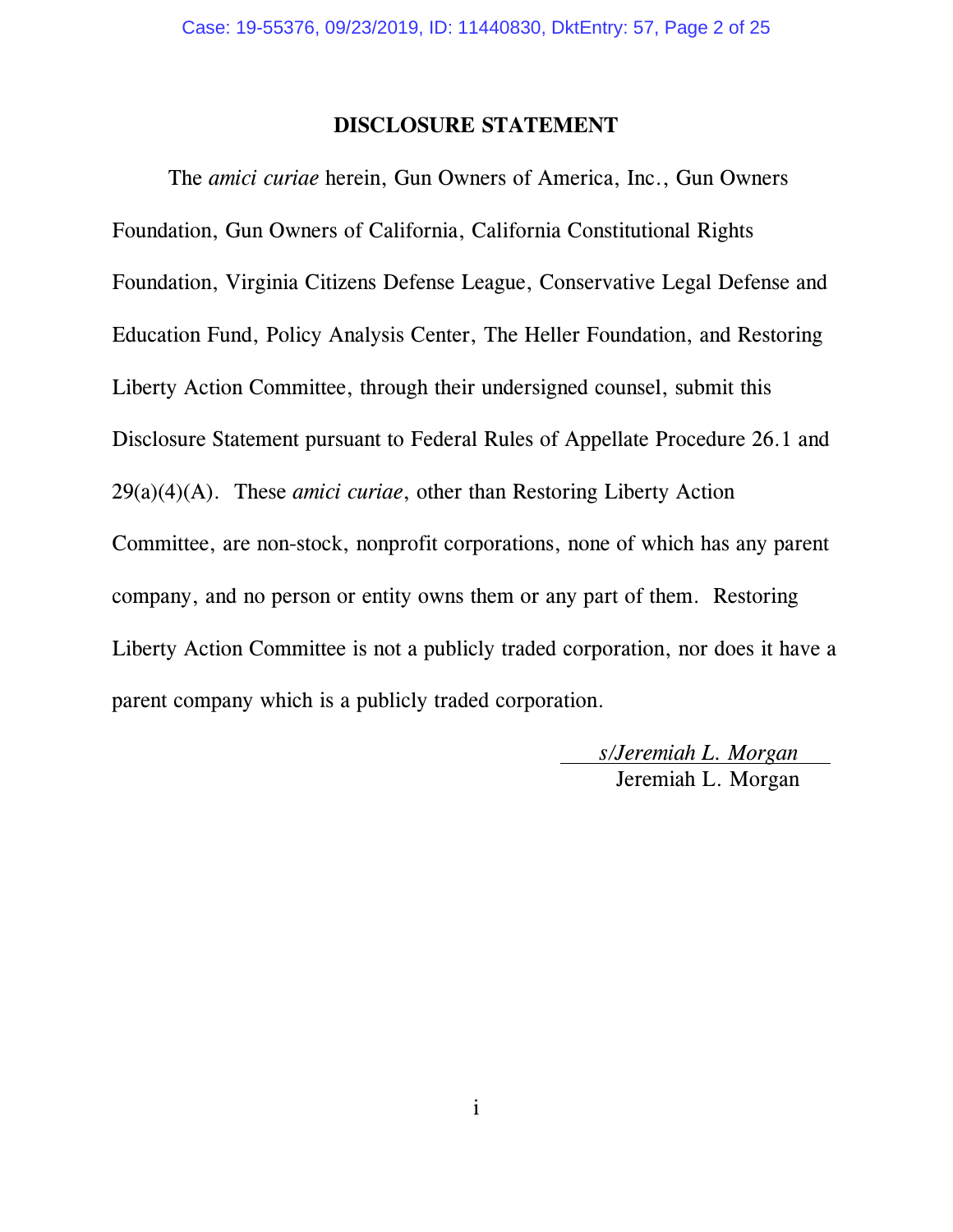# **TABLE OF CONTENTS**

|                | <b>ARGUMENT</b> |                                                                                                         |
|----------------|-----------------|---------------------------------------------------------------------------------------------------------|
| $\mathbf{I}$ . |                 |                                                                                                         |
|                | A <sub>1</sub>  | The Two-Step Test Eviscerates the Heller Decision and                                                   |
|                | <b>B.</b>       |                                                                                                         |
|                | $C_{\cdot}$     | This Court Should Decline California's Presumptuous<br>Invitation to "Not Adopt" the Second Amendment 8 |
| II.            |                 | STATES SHOULD NOT WIN SECOND AMENDMENT CASES<br>SIMPLY BECAUSE THEY OFFER THE MOST EXHIBITS. 9          |
| III.           |                 | ARMS THAT ARE "MOST USEFUL IN MILITARY SERVICE"<br>ARE EXACTLY THOSE PROTECTED BY THE                   |
|                | $A_{\cdot}$     |                                                                                                         |
|                | <b>B.</b>       |                                                                                                         |
|                |                 |                                                                                                         |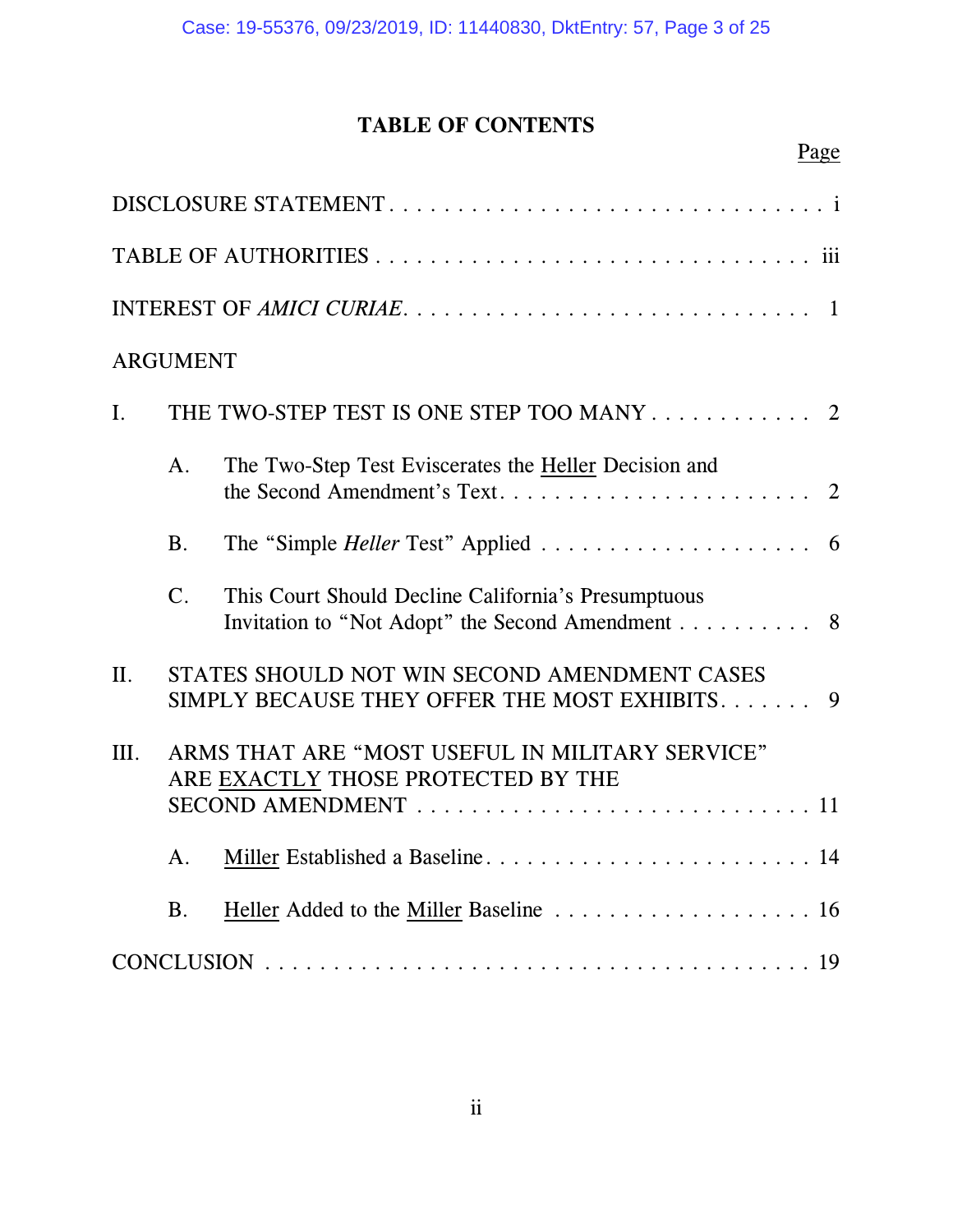# **TABLE OF AUTHORITIES**

### Page

## **UNITED STATES CONSTITUTION**

# **CASES**

| Aymette v. State, 21 Tenn. 154, 1840 Tenn. LEXIS 54, 2 Hum. 154 15 |
|--------------------------------------------------------------------|
|                                                                    |
| Heller v. District of Columbia, 670 F.3d 1244 (D.C. Cir. 2011) 6   |
|                                                                    |
| Kodak v. Holder, 342 Fed. Appx. 907 (4th Cir. 2009) 12             |
|                                                                    |
|                                                                    |
| New York State Rifle & Pistol Ass'n v. Cuomo,                      |
|                                                                    |
| United States v. Emerson, 270 F.3d 203 (5th Cir. 2001) 2           |
| United States v. Miller, 307 U.S. 174 (1939) 14, passim            |
| United States v. One (1) Palmetto State Armory PA-15 Machinegun    |
| Receiver/Frame, 822 F.3d 136 (3d Cir. 2016). 13                    |
| Worman v. Healey, 922 F.3d 26 (1st Cir. 2019) 9, 10, 13            |

# **MISCELLANEOUS**

| L. Colvin, "History, Heller, and High-Capacity Magazines: What is the         |  |
|-------------------------------------------------------------------------------|--|
| Proper Standard of Review for Second Amendment Challenges?"                   |  |
|                                                                               |  |
| B. Denning, "Can the Simple Cite Be Trusted?: Lower Court                     |  |
| Interpretations of United States v. Miller and                                |  |
| the Second Amendment," $26$ CUMB. L. REV. 961 (1996) $\ldots \ldots \ldots$ 2 |  |
| R. J. Rummel, Death by Government, Transaction Publishers,                    |  |
|                                                                               |  |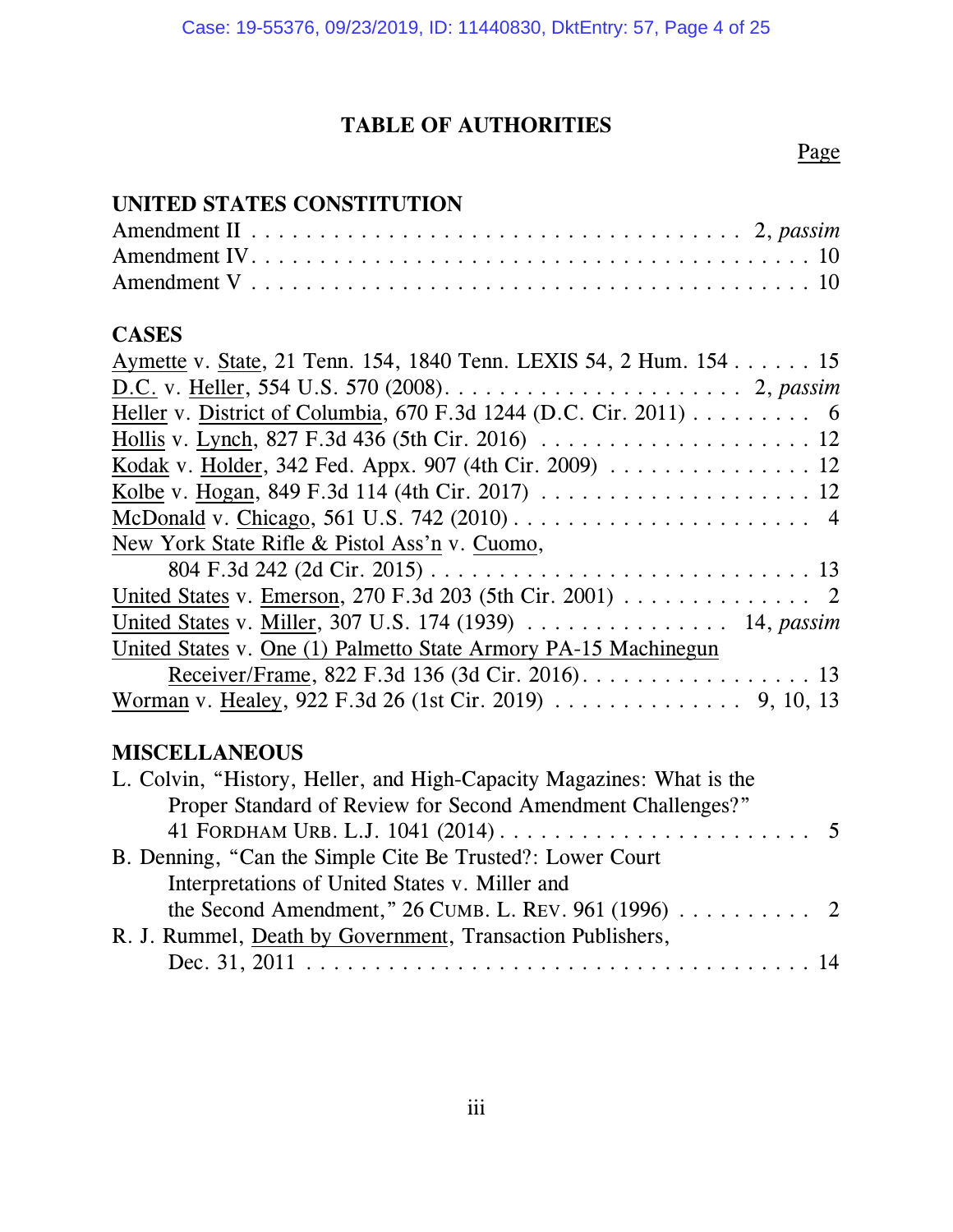### **INTEREST OF** *AMICI CURIAE* 1

Gun Owners of America, Inc., Gun Owners Foundation, Gun Owners of California, California Constitutional Rights Foundation, Virginia Citizens Defense League, Conservative Legal Defense and Education Fund, Policy Analysis Center, and The Heller Foundation are nonprofit organizations, exempt from federal taxation under sections  $501(c)(3)$  or  $501(c)(4)$  of the Internal Revenue Code. Restoring Liberty Action Committee is an educational organization. Each is dedicated, *inter alia*, to the correct construction, interpretation, and application of law.

<sup>1</sup> All parties have consented to the filing of this brief *amicus curiae*. No party's counsel authored the brief in whole or in part. No party or party's counsel contributed money that was intended to fund preparing or submitting the brief. No person other than these *amici curiae*, their members or their counsel contributed money that was intended to fund preparing or submitting this brief.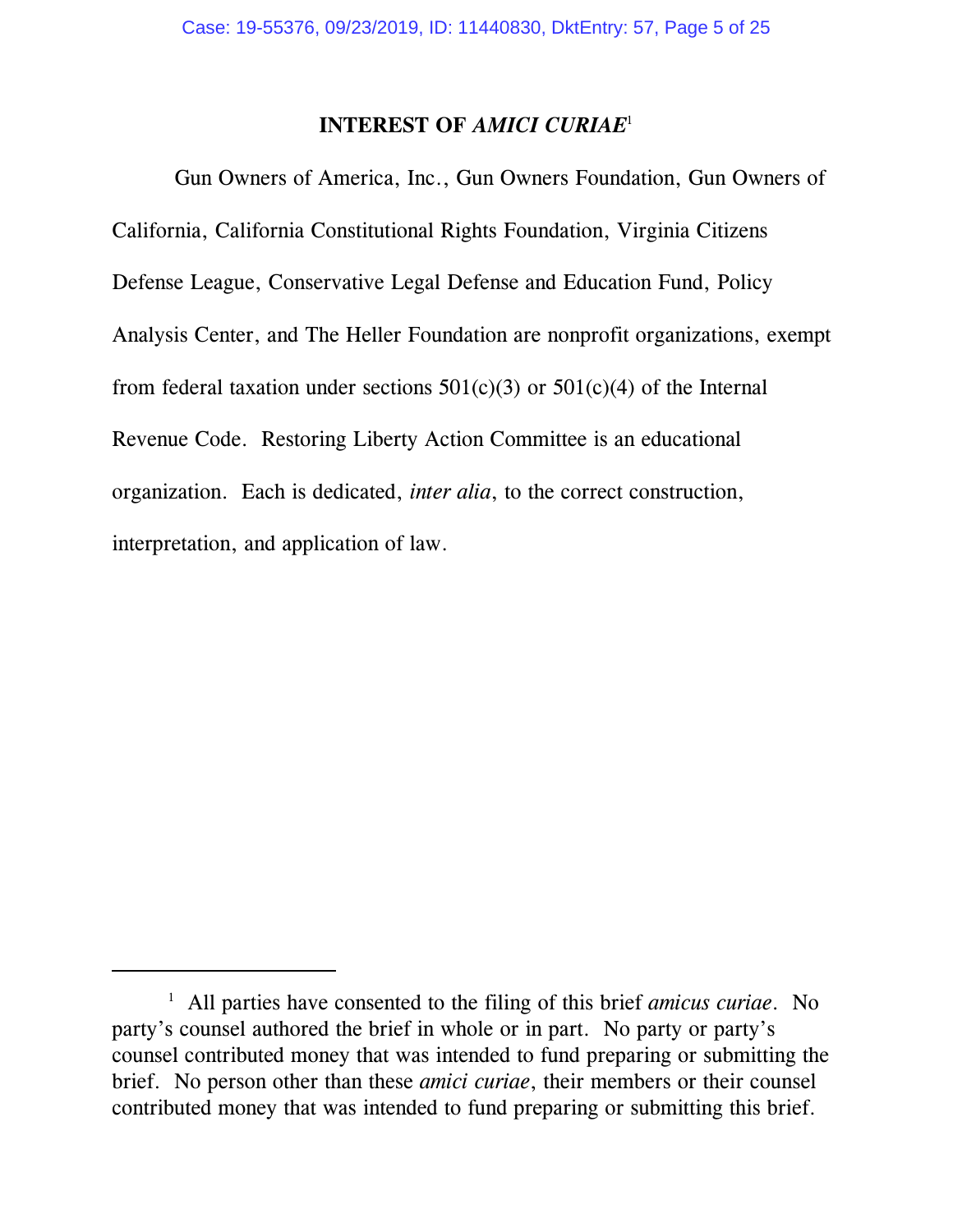#### **ARGUMENT**

#### **I. THE TWO-STEP TEST IS ONE STEP TOO MANY.**

### **A. The Two-Step Test Eviscerates the Heller Decision and the Second Amendment's Text.**

Prior to D.C. v. Heller, 554 U.S. 570 (2008), with the notable exception of the Fifth Circuit,<sup>2</sup> the prevailing "collective rights" view among the federal courts was that the Second Amendment "right of the People" in fact did not protect the people at all. Rather, prevailing judicial thought was that the Second Amendment only provided every state with the authority to create an organized militia — which actually is not a right, but a power. This collective-rights approach led many to conclude that "the lower courts have strayed so far from the Court's original holding to the point of being intellectually dishonest." B. Denning, "Can the Simple Cite Be Trusted?: Lower Court Interpretations of United States v. Miller and the Second Amendment," 26 CUMB. L. REV. 961, 963 (1996).

Heller set the record straight, ruling that the Second Amendment protects an individual right that "belongs to all Americans." *Id.* at 581. Yet many lower court judges have appeared unhappy with Justice Scalia's opinion for the Court,

<sup>&</sup>lt;sup>2</sup> United States v. Emerson,  $270$  F.3d  $203$  (5th Cir. 2001).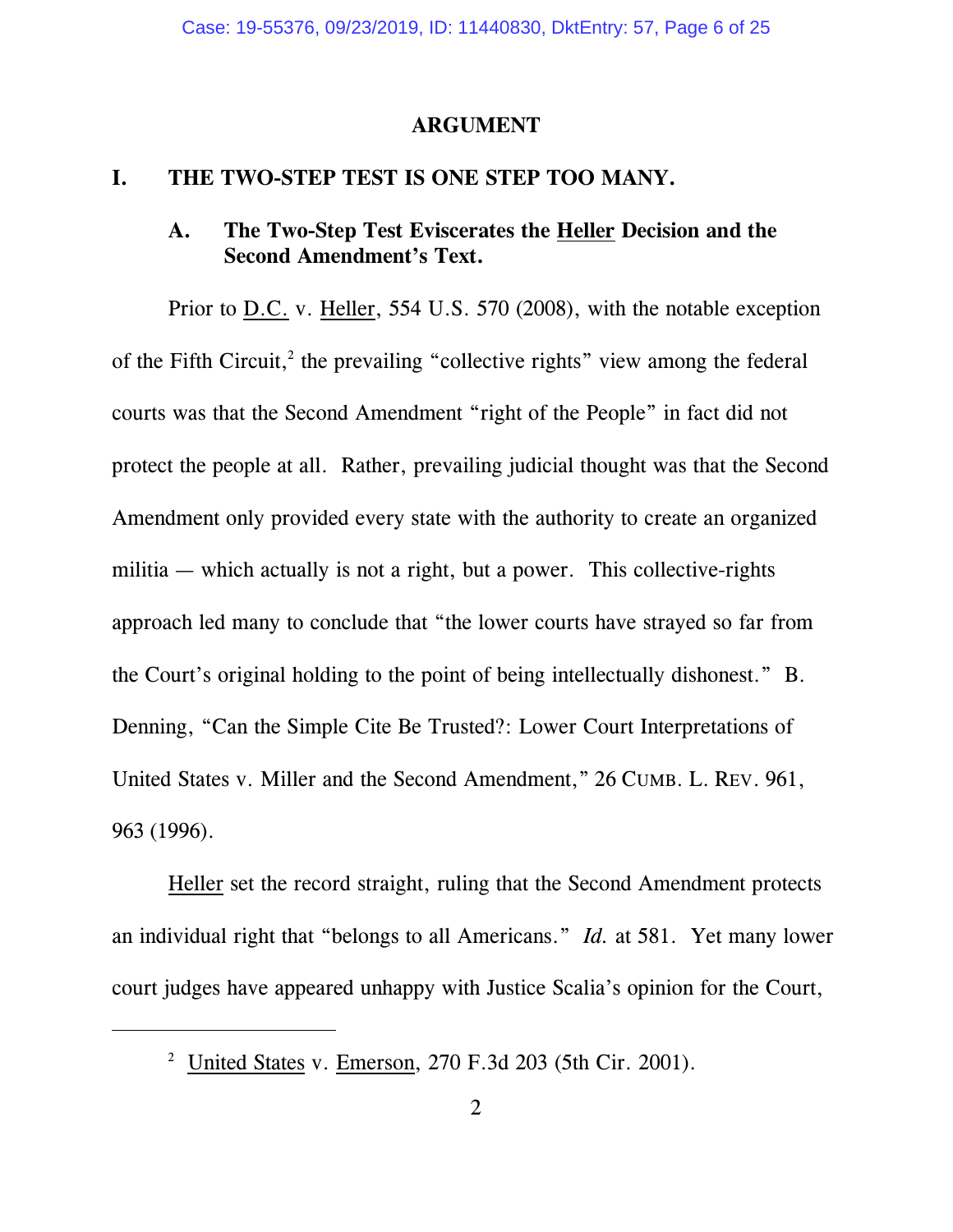#### Case: 19-55376, 09/23/2019, ID: 11440830, DktEntry: 57, Page 7 of 25

preferring Justice Breyer's dissenting views. Such judges certainly would not share the lower court's view that it is "**[f]ortunate[]** [that] the Second Amendment protects a person's right to keep and bear firearms." Duncan v. Becerra, 366 F. Supp. 3d 1131, 1135 (S.D. Cal. 2019) (emphasis added).

To give cover to the *de facto* adoption of the Breyer dissent, the "two-step test" was created by judges out of whole cloth, in a concerted effort to circumvent Heller and to return Second Amendment jurisprudence to a near pre-Heller status. Almost all the circuits have appeared eager to adopt it, because it empowered judges to approve statutes infringing firearms rights. Thus, California urges this court to use this "two-step test" to analyze this Second Amendment case. Appellants' Opening Brief ("Opening Br.") at 22-52.

The court below euphemistically termed the two-step test a "tripartite binary test with a sliding scale and a reasonable fit." Duncan at 1154-55. It explained that this contrived test may be preferred by judges, but it is "an overly complex analysis that people of ordinary intelligence cannot be expected to understand." *Id.* at 1155. Finally, the district court concluded simply "[i]t is the wrong standard." *Id.*

3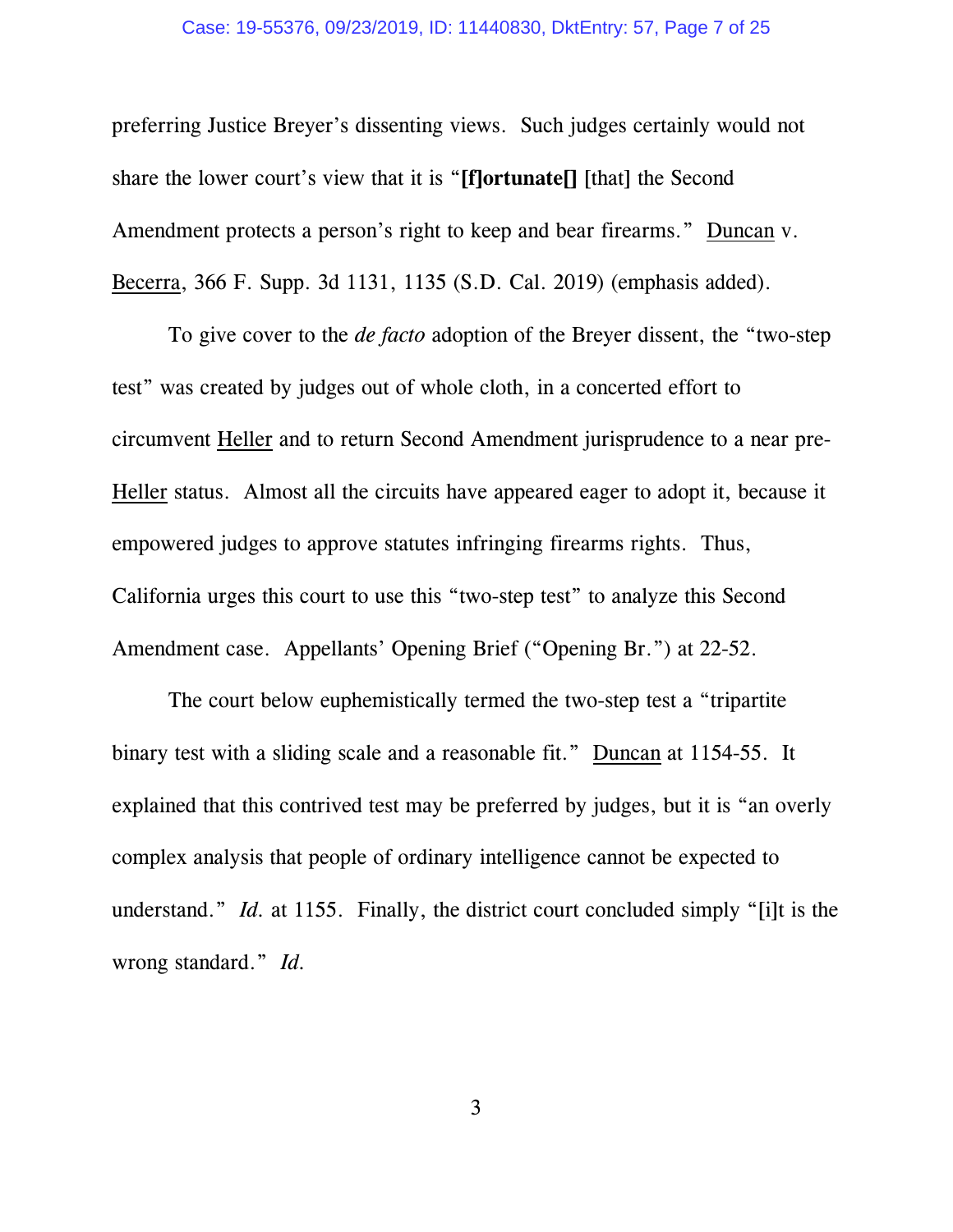Indeed, the gun-owning public increasingly understands that the two-step inquiry is a legal charade, carefully crafted solely for the purpose of circumventing the Second Amendment's text and the Supreme Court's Heller and McDonald<sup>3</sup> decisions.<sup>4</sup> Use of intermediate scrutiny, one of what Justice Scalia called "judge-empowering 'interest balancing test[s],'" was expressly prohibited in Heller. *Id.* at 634. Intermediate scrutiny is also expressly prohibited by the text of the Second Amendment, which declares unequivocally that the rights it protects "shall not be infringed" — *not* shall be infringed if a judge believes that

<sup>3</sup> McDonald v. Chicago, 561 U.S. 742 (2010).

<sup>4</sup> The district court below relied foremost on what it called the "simple" *Heller* test," but also analyzed California's ban under both strict and intermediate scrutiny, finding that the ban also failed both interest-balancing tests. Duncan at 1142, *et seq.* Plaintiffs too argued primarily for a sort of categorical test stating numerous times that "the state cannot outright prohibit what the Constitution protects." Answering Brief for Appellees ("Answering Br.") at 1, 13-15, 21, 23, 30. Indeed, these *amici* take the position that, according to the text, the state cannot infringe **even the slightest bit** what the Constitution protects. Secondarily, Plaintiffs argue that California's magazine ban fails "heightened scrutiny" even "if the Court were to apply a level of scrutiny." *Id.* at 23.

Strikingly, however, California makes **only** an intermediate scrutiny argument. Appellants' Opening Brief at 31, *et seq.* By its silence, California concedes that its magazine ban should be struck down if this Court analyzes the case based either on strict scrutiny or on the actual text of the Second Amendment using the "simple *Heller* test."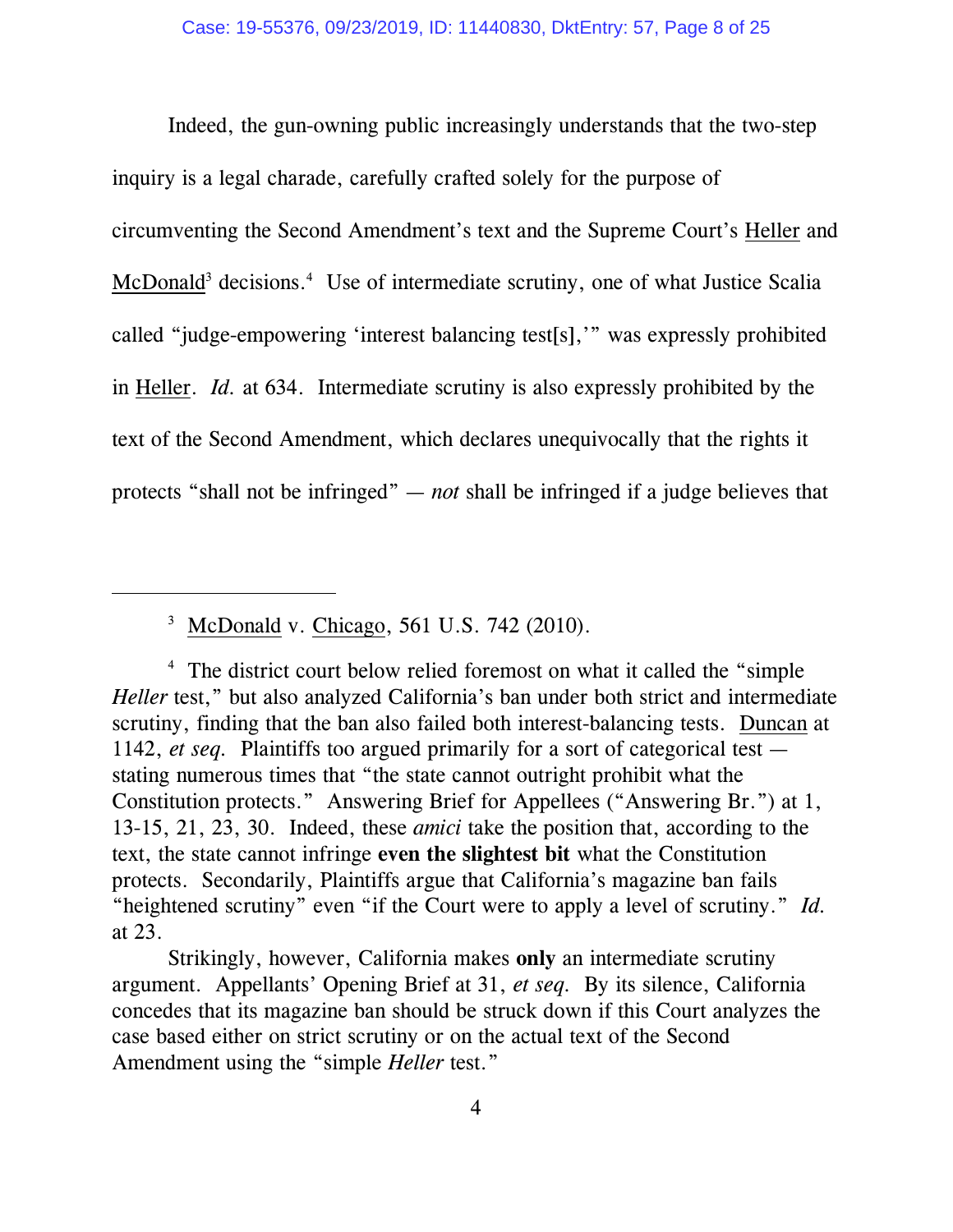#### Case: 19-55376, 09/23/2019, ID: 11440830, DktEntry: 57, Page 9 of 25

the government shows a compelling reason to violate constitutional rights using a narrowly tailored approach.<sup>5</sup>

As the district court noted, "Constitutional rights stand through time holding fast through the ebb and flow of current controversy." Duncan at 1141. The court explained that "the rights protected by the Second Amendment are not to be trimmed away as unnecessary because today's litigation happens during the best of times." Duncan at 1157. The court makes an excellent point, and paradoxically, it is often the case that the more important the government believes it is to infringe Americans' rights, the more important it is to protect those rights. In other words, "if the government says you don't need a gun, then you *need* a gun."

<sup>&</sup>lt;sup>5</sup> Some have resorted to the position that there are "two types of challenged gun statutes ... those ... that 'prohibit' and those that 'limit.'" L. Colvin, "History, Heller, and High-Capacity Magazines: What is the Proper Standard of Review for Second Amendment Challenges?" 41 FORDHAM URB. L.J. 1041 (2014). According to this view, laws that merely limit  $- i.e.,$  infringe — Second Amendment rights get some form of heightened scrutiny, while laws that "prohibit" entire classes of arms or activities are categorically unconstitutional. *See* Answering Br. at 21, 23 ("a ban does not just abridge a right; it obliterates it" and "a categorical ban on either is categorically unconstitutional."). Although a categorical ban is certainly unconstitutional, laws that "merely" infringe Second Amendment rights are just as noxious as those that amount to a "complete destruction" of Second Amendment rights. Both are categorically unconstitutional.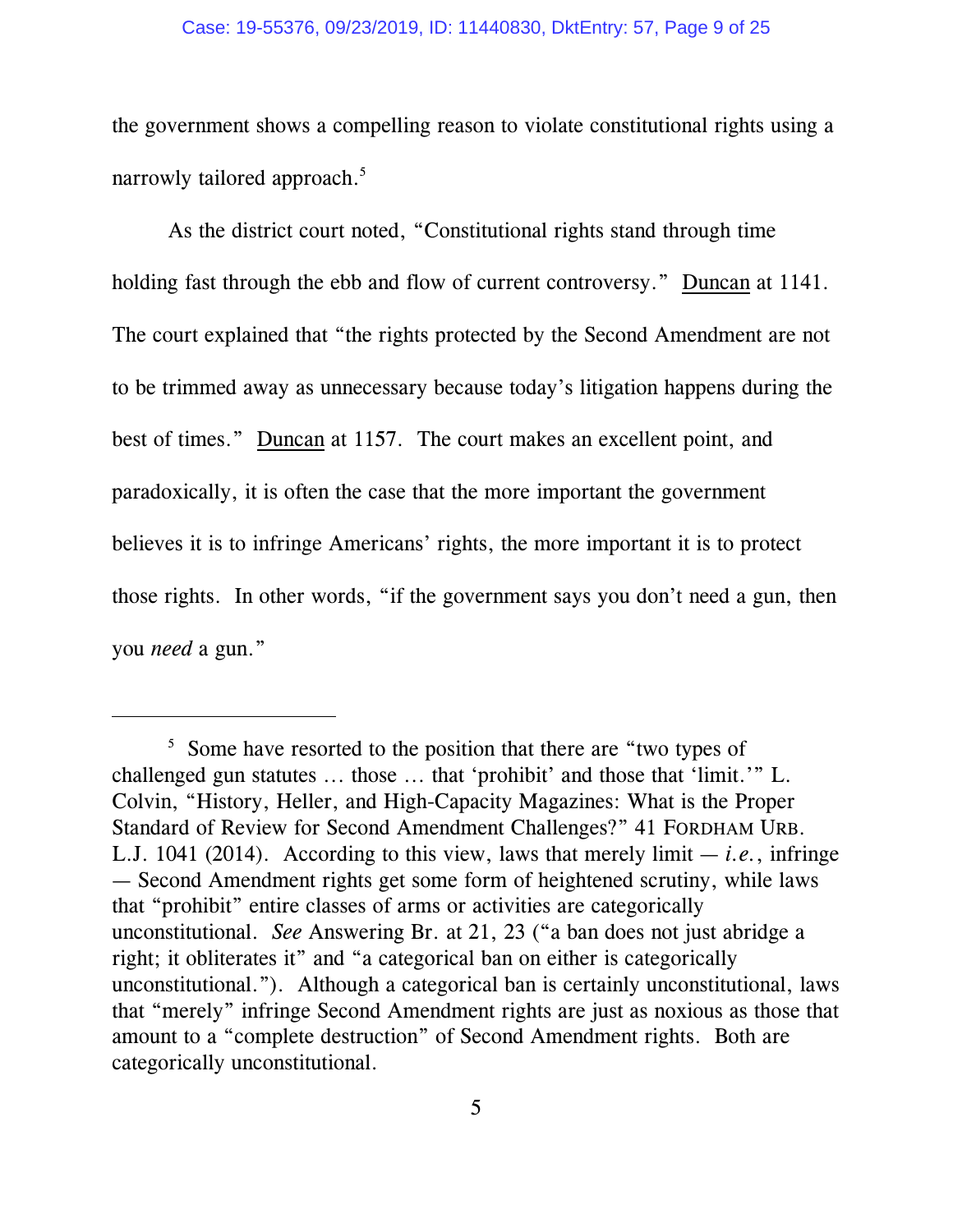Unlike the two-step test, the Second Amendment does not speak in terms of "core" and non-core rights — rather, it categorically protects certain persons engaged in certain activities, with respect to certain weapons. Nor does the Second Amendment turn on the "severity" of the infringement, but instead draws clear, bright lines that are not to be crossed — even slightly. Finally, the Second Amendment does not speak of balancing tests, weighing government interests and needs against constitutional rights. *See* Duncan at 1154-56.

Yet under the two-step test, virtually no thought is given to the meaning of the constitutional text. So long as the infringements at issue seem subjectively reasonable to judges, they will be approved. Justice Scalia explained that the Second Amendment "is the very product of an interest-balancing by the people," and judges are not permitted to conduct that task "anew." Heller at 635.

### **B. The "Simple** *Heller* **Test" Applied.**

The district court correctly recognized that it is not up to judges to weigh and balance the desirability of protecting constitutional rights, noting that "the Second Amendment takes the legislative experiment off the table." Duncan at 1136. Citing then-Judge Kavanaugh's dissenting opinion in **Heller II<sup>6</sup>** (perhaps

<sup>6</sup> Heller v. District of Columbia, 670 F.3d 1244 (D.C. Cir. 2011).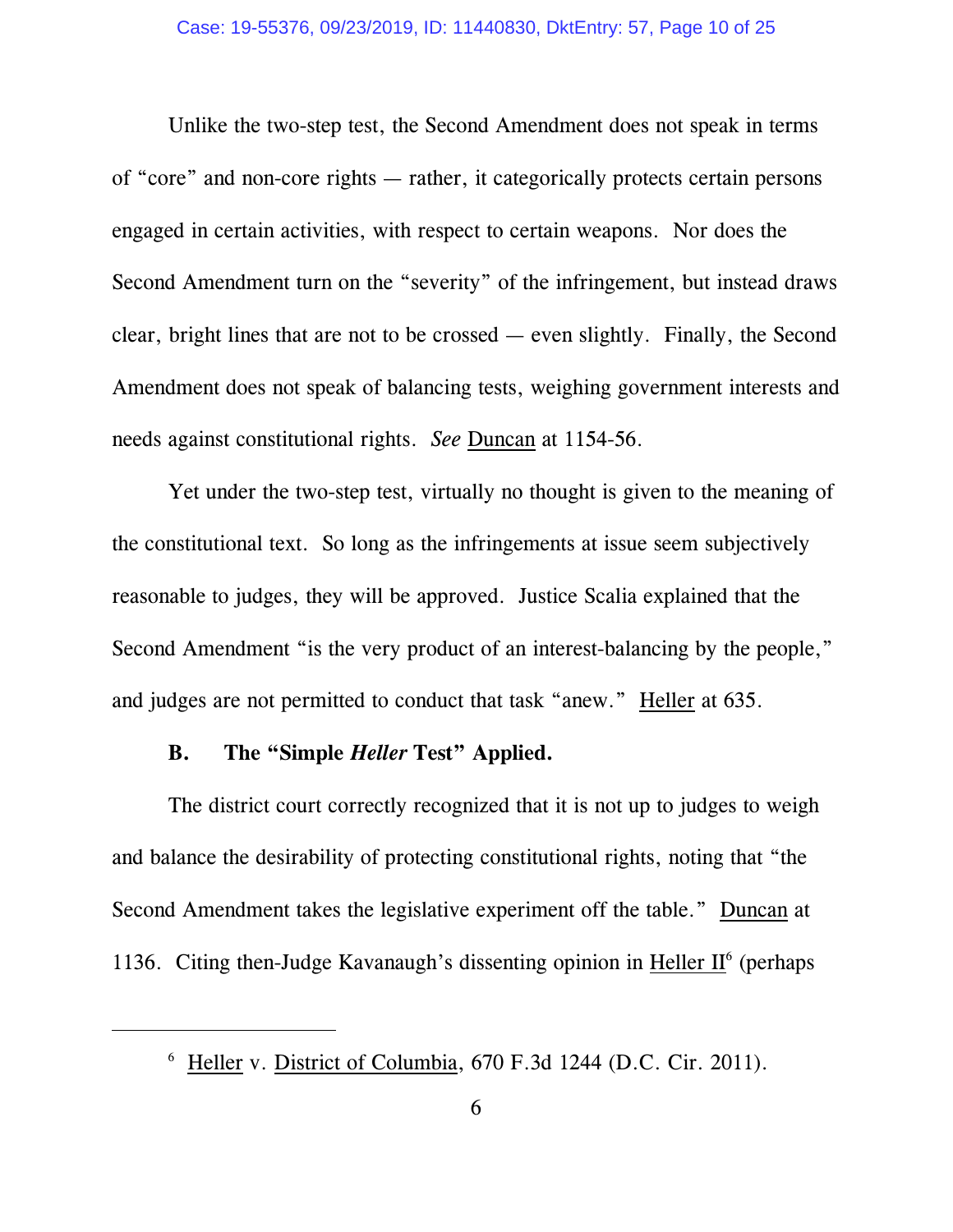the first judicial opinion which faithfully applied the teachings of Heller), the district court explained that "'courts are to assess gun bans and regulations based on text, history, and tradition, not by a balancing test such as strict or intermediate scrutiny.'" Duncan at 1142. The district court called this the "simple *Heller* test," written in "crystal clear language ... that anyone can understand." *Id.*

Actually, in cases such as this one, it is not even necessary to reach the "history and tradition" part of the "simple *Heller* test." Rather, review of the constitutional text itself is sufficient. Since there has been no dispute that Plaintiffs are law-abiding citizens, and that they seek to engage in protected activity (keeping arms), the only question here is whether so-called "large capacity magazines" are "arms" under the Second Amendment. If they are, that is the end of the inquiry. There is no justification — regardless of how loftysounding or how allegedly legitimate, compelling, or even overwhelming the interest of the state may be.

Thus, the district court below considered whether (i) "the firearm hardware [is] commonly owned," (ii) it is "commonly owned by law-abiding citizens," and (iii) it is "owned by those citizens for lawful purposes." Duncan

7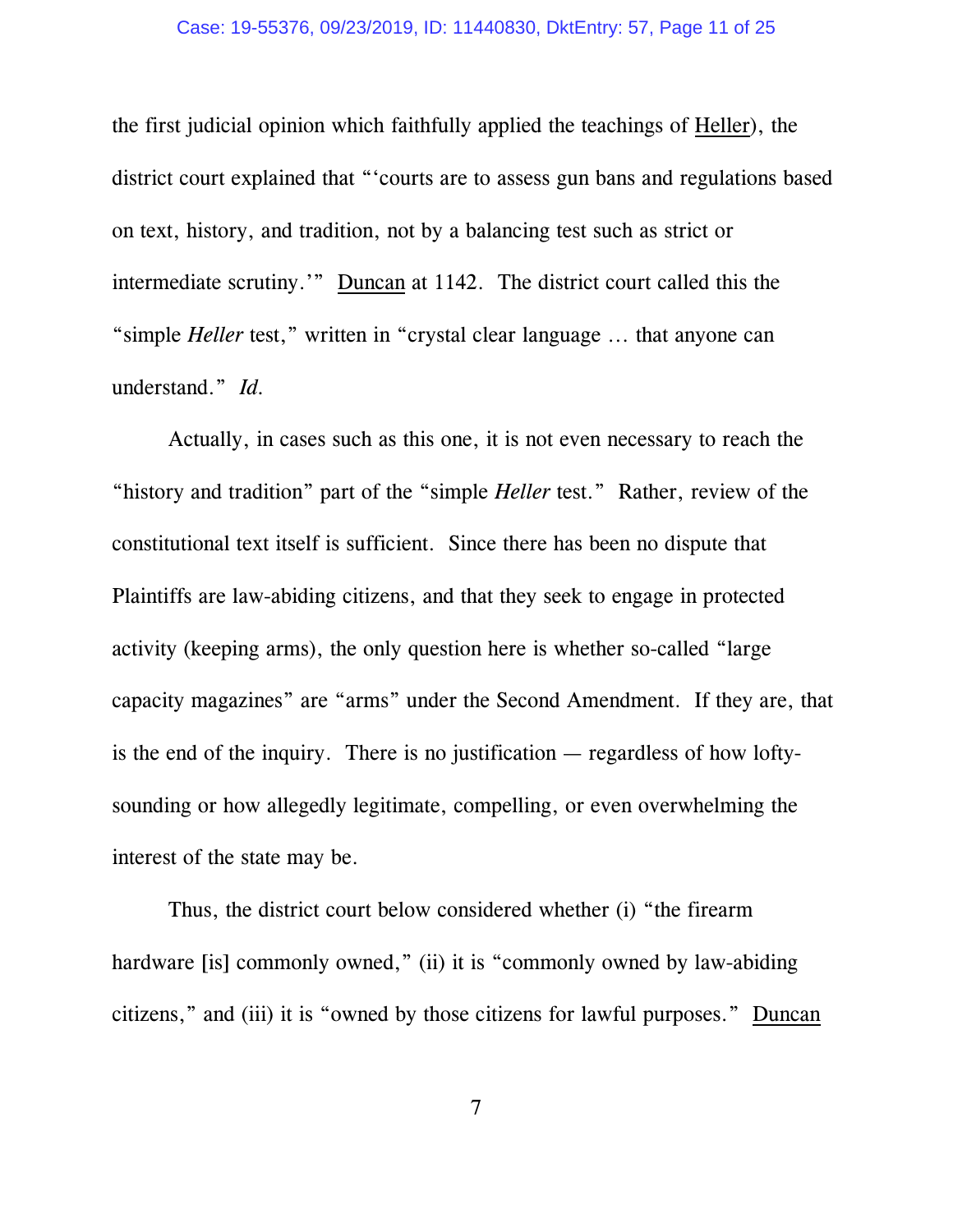at 1142. Since California did not contest "that magazines qualify as 'arms' for purposes of the Second Amendment," the district court readily concluded that "California's [statute] directly infringes Second Amendment rights.… [T]he test is over. The hardware is protected." *Id.* at 1142-43, 1172.

## **C. This Court Should Decline California's Presumptuous Invitation to "Not Adopt" the Second Amendment.**

In a strikingly candid statement (something of a Freudian slip), California has claimed that "this Court has not adopted the 'simple *Heller* test,'" as if this Court were authorized to make such a choice. Opening Br. at 16. (California might as well have said that the Ninth Circuit has not adopted the Second Amendment.) Rather, the state noted, this Court "instead applies constitutional scrutiny...." *Id.* In other words, California, believing that this Court has ignored the Supreme Court's decisions in the past, asks the Court to do it again here.

This Court should decline the California Attorney General's invitation to disregard the guidance provided by Heller and the Second Amendment's text. The district court opinion below provides a textbook example of a proper Second Amendment analysis based on the constitutional text. This Court need only affirm.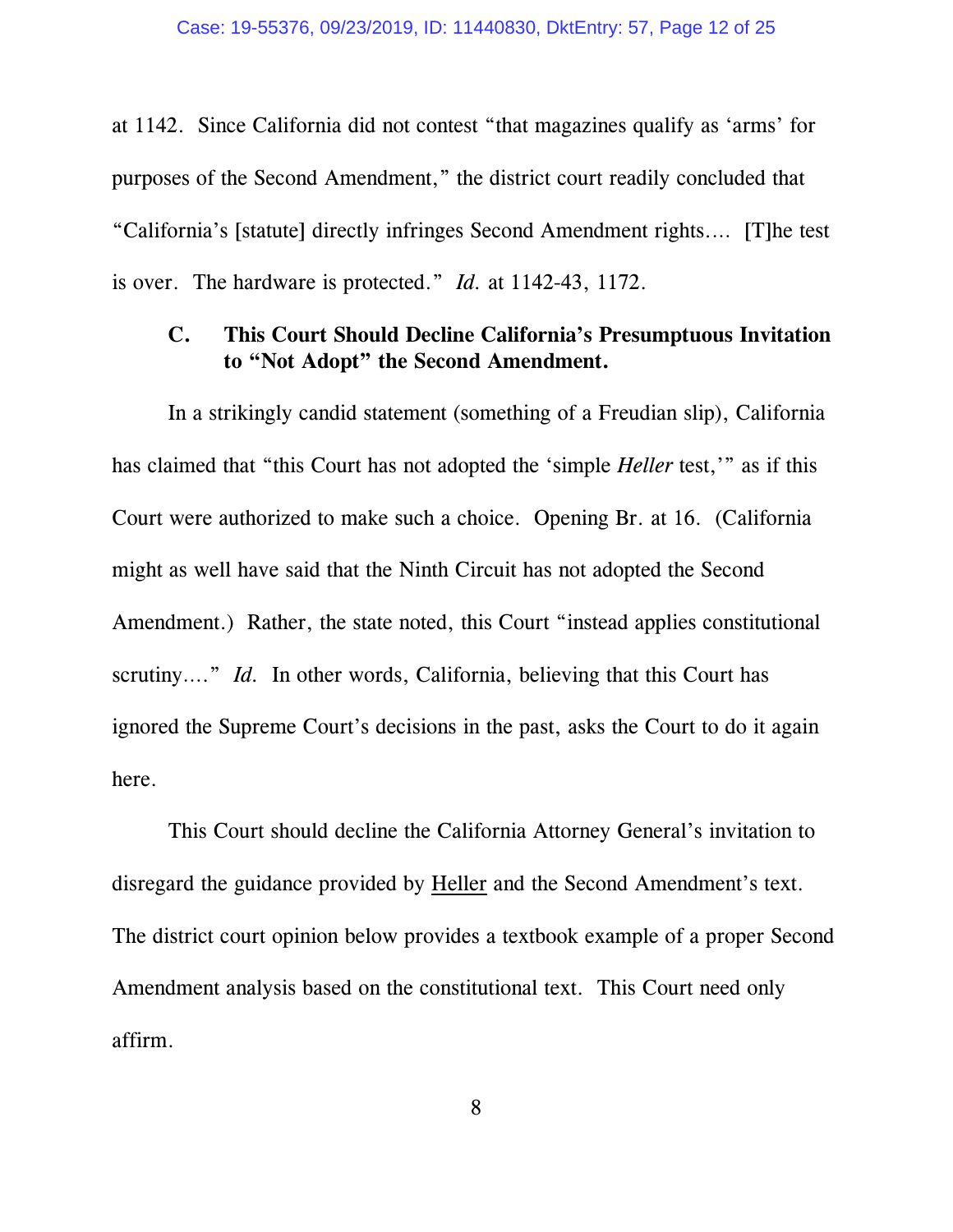### **II. STATES SHOULD NOT WIN SECOND AMENDMENT CASES SIMPLY BECAUSE THEY OFFER THE MOST EXHIBITS.**

As discussed above, the two-step test empowers federal judges to determine the scope of constitutional rights. Where that test is used, Plaintiffs challenging gun laws normally are at a disadvantage before they even begin to litigate. If they feel obliged to join in the two-step analysis, challengers are forced onto the intermediate versus strict scrutiny path, required to offer "evidence" as to why they would need to exercise their rights in the first place (here, by owning what are actually standard capacity magazines). *See* Answering Br. at 26-27. They often are required to show a real threat of being victimized if not allowed exercise their rights.<sup>7</sup> *Id*. Here, they must prove that standard capacity magazines are used by good guys and counter the state's evidence that such magazines are used by the bad guys. *Id.* at 27, 31; *see also* Worman at 39. And they are compelled to counter the state's public policy

<sup>7</sup> *See, e.g.*, Worman v. Healey, 922 F.3d 26, 37 (1st Cir. 2019) ("In fact, when asked directly, not one of the plaintiffs or their six experts could identify even a single example of the use of an assault weapon for home self-defense, nor could they identify even a single example of a self-defense episode in which ten or more shots were fired."). By contrast, the district court had no trouble citing examples of crime victims who needed many more rounds to resist attack. *See* Duncan at 1135-36.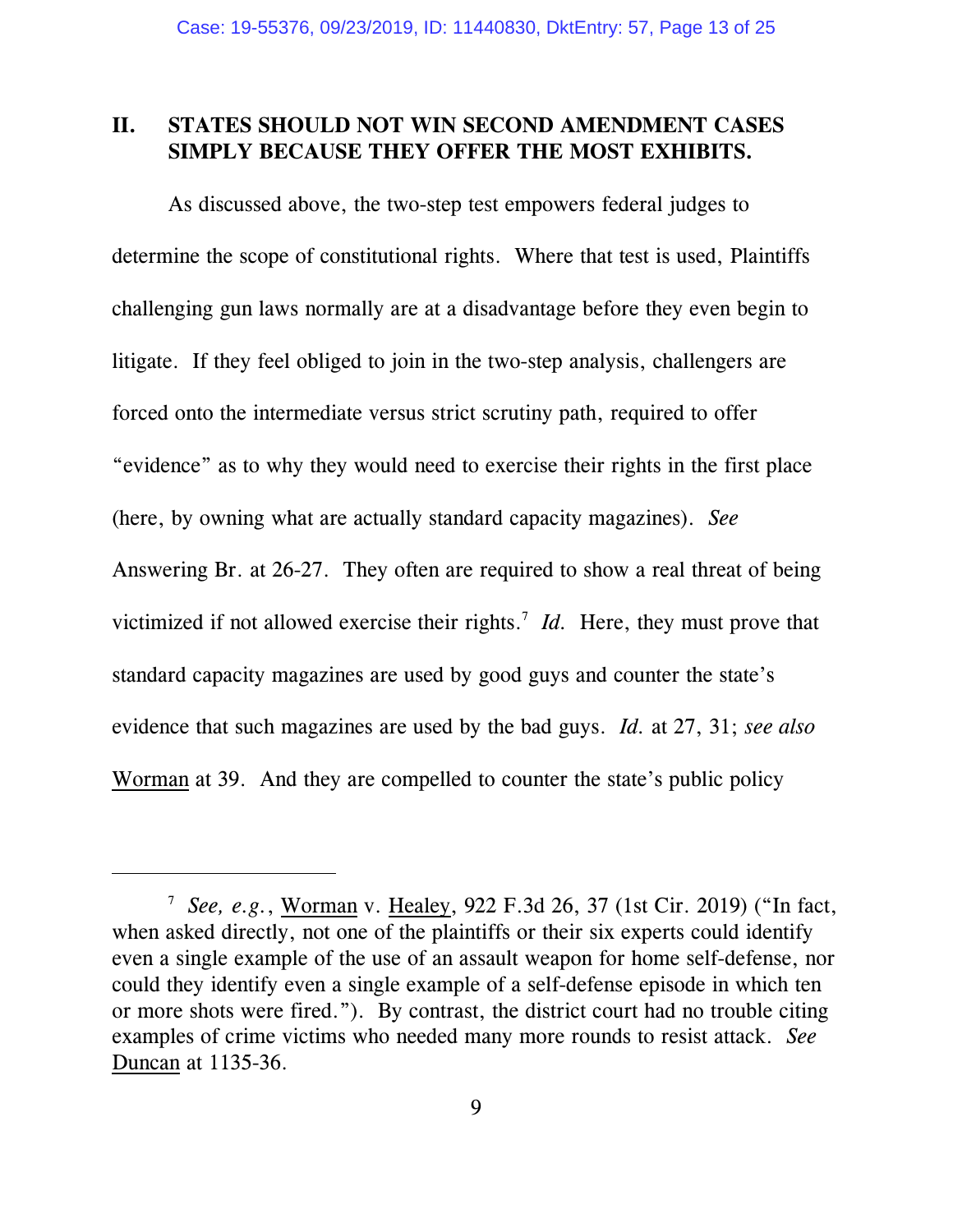arguments that the government has good reasons to tinker with Second Amendment rights.<sup>8</sup> Answering Br. at 25-26; *see also* Worman at 40.

In other words, cases involving the two-step test quickly devolve into a contest to see which side can marshal the most exhibits and declarations supporting the reasonableness of their respective positions. Of course, the Second Amendment does not turn on how much evidence the parties can muster. In determining the scope of the Second Amendment's protections, it is irrelevant whether some criminals may use firearms for criminal activity, just as it is irrelevant for determining the scope of the Fourth Amendment whether some drug dealers may escape police detection without warrantless searches. Nor does the Second Amendment turn on how important the government thinks its reasons to infringe the rights of citizens, just as the Fifth Amendment does not care how important the government believes it is to "relocate" innocent American citizens into concentration camps during wartime.

<sup>&</sup>lt;sup>8</sup> The district court explained that "[n]eeding a solution to a current law enforcement difficulty cannot be justification for ignoring the Bill of Rights as bad policy.... [T]he government response to a few mad men with guns and ammunition [cannot] be a law that turns millions of responsible, law-abiding people trying to protect themselves into criminals. Yet, this is the effect of California's large-capacity magazine law." Duncan at 1141.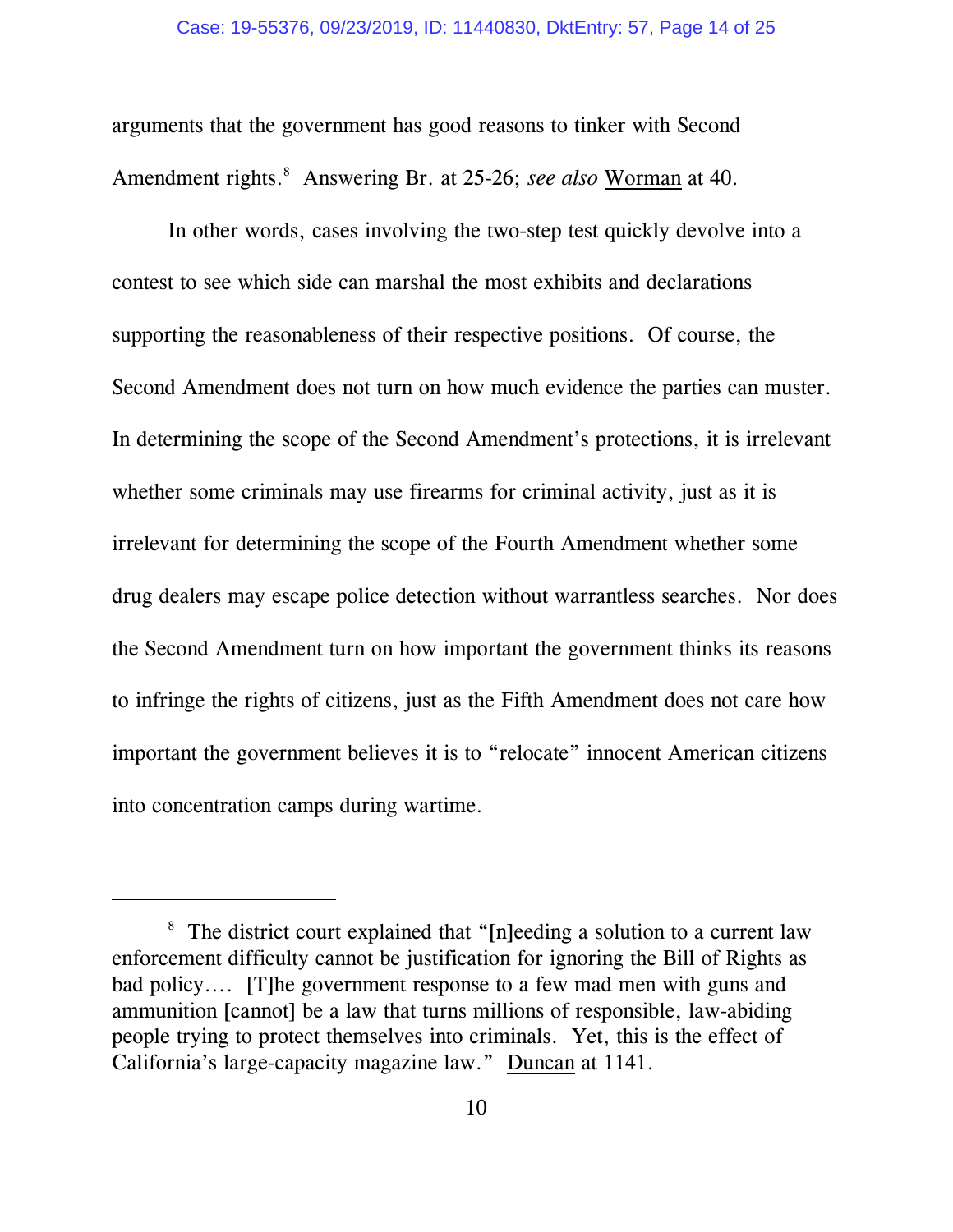As the district court correctly explained, "[n]one of these policy arguments on either side affects what the Second Amendment says...." Duncan at 1136. While "[f]rom a public policy perspective, the choices are difficult and complicated," under the Second Amendment, the determinations are easy, and it is not permissible to "limit self-defense to only those methods acceptable to the government...." *Id.* at 1136 n.14.

# **III. ARMS THAT ARE "MOST USEFUL IN MILITARY SERVICE" ARE EXACTLY THOSE PROTECTED BY THE SECOND AMENDMENT.**

Unfortunately, many courts (and many litigants) have grossly misread the Heller decision to stand for the proposition that military-grade arms are not protected by the Second Amendment. The state of California, for example, argues that "the Second Amendment does not extend to 'weapons that are most useful in military service'...." Opening Br. at 24. California argues that large capacity magazines "'are particularly designed and most suitable for military and law enforcement applications,'" are "'indicative of military firearms,'" and allegedly "are not 'weapons of the type characteristically used to protect the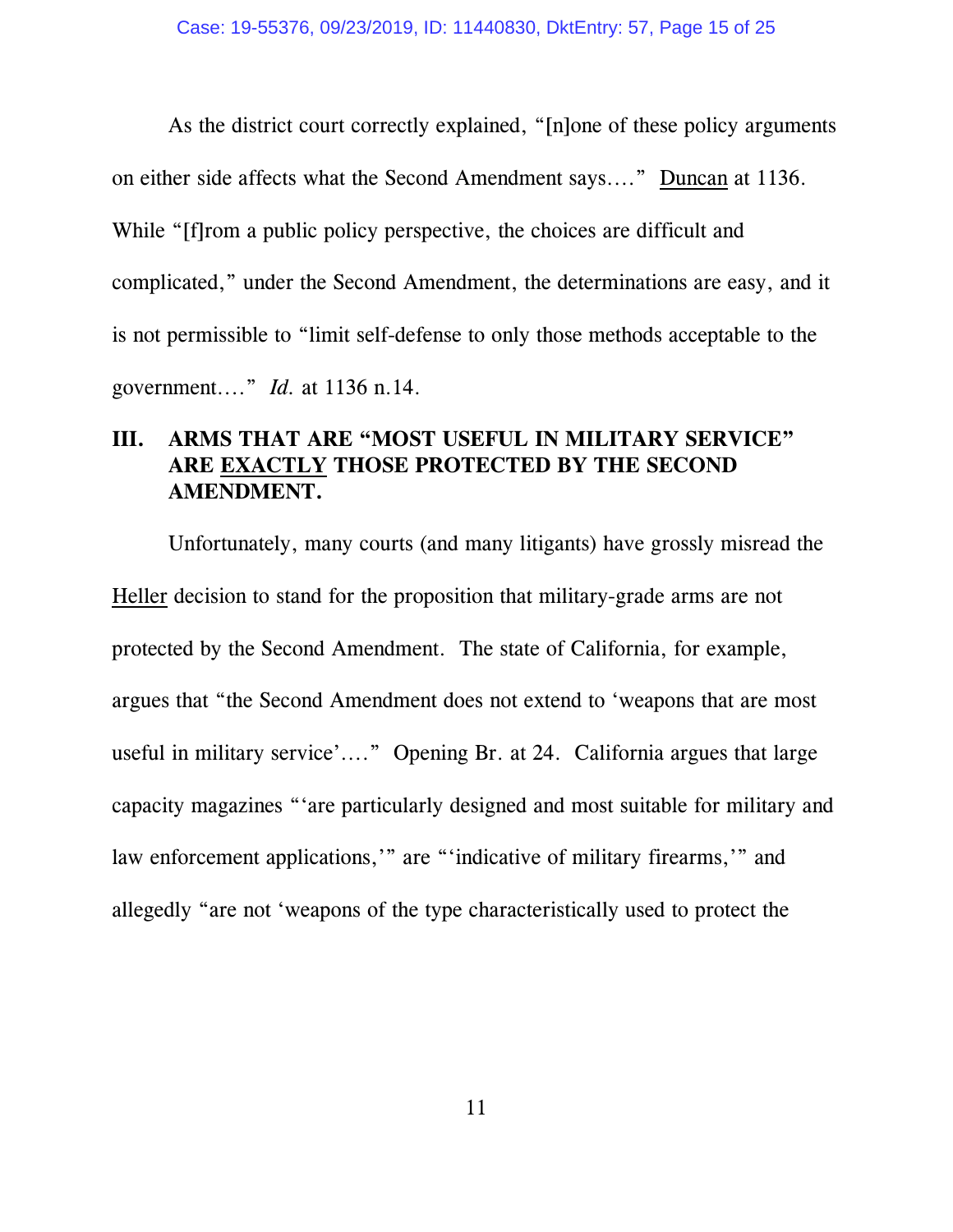home,<sup>""9</sup> and hence they *per se* fall outside the scope of the Second Amendment.

*Id.* at 24-25.

California's argument that weapons useful to the military be banned appears to be the position adopted by some federal courts.<sup>10</sup> Ironically, then, the

10 *See, e.g.*, Hollis v. Lynch, 827 F.3d 436, 445 (5th Cir. 2016) ("The Second Amendment does not create a right to possess a weapon solely because the weapon may be used in or is useful for militia or military service."); Kodak v. Holder, 342 Fed. Appx. 907, 908 (4th Cir. 2009) (finding that so-called "armor-piercing" ammunition is not protected by the Second Amendment because it is useful in military service); Kolbe v. Hogan, 849 F.3d 114, 131 (4th Cir. 2017) ("the Heller Court specified that 'weapons that are most useful in military service — M-16 rifles and the like — may be banned' without

<sup>&</sup>lt;sup>9</sup> Of course, this is nonsense. Magazines with a capacity over 10 rounds are not uniquely designed for the battlefield. Nor are they somehow strange or ill-suited for home defense. If someone disagrees with this assessment, sit them in a chair in front of two identical handguns, and tell them that, in 60 seconds, three men are going to break into their house. Now, would they prefer the handgun with the 17-round magazine, or the one with the 10-round magazine? After all, as the state repeatedly points out, the *average* self-defense shooting takes only 2.2 rounds. *See* Opening Br. at 26, 34. The question answers itself. No one but a fool would choose the 10-round magazine. Similarly, would anyone seriously allege that, if they had been available, the revolutionary colonists would have decided to carry neutered 10-round magazines to the Lexington and Concord greens, while high capacity magazines were being used only by Great Britain's redcoats? In another context, no sane person is going to conclude that only a half million dollars of life insurance will be adequate to support their spouse and two small children, when a million dollar policy carries the same cost. Or that a four-pound fire extinguisher will be perfectly fine during a house fire, a ten or twenty-pound unit being completely unnecessary, and suitable only by *professional* firefighters. In other words, there is nothing like real-world scenarios to elicit an honest answer.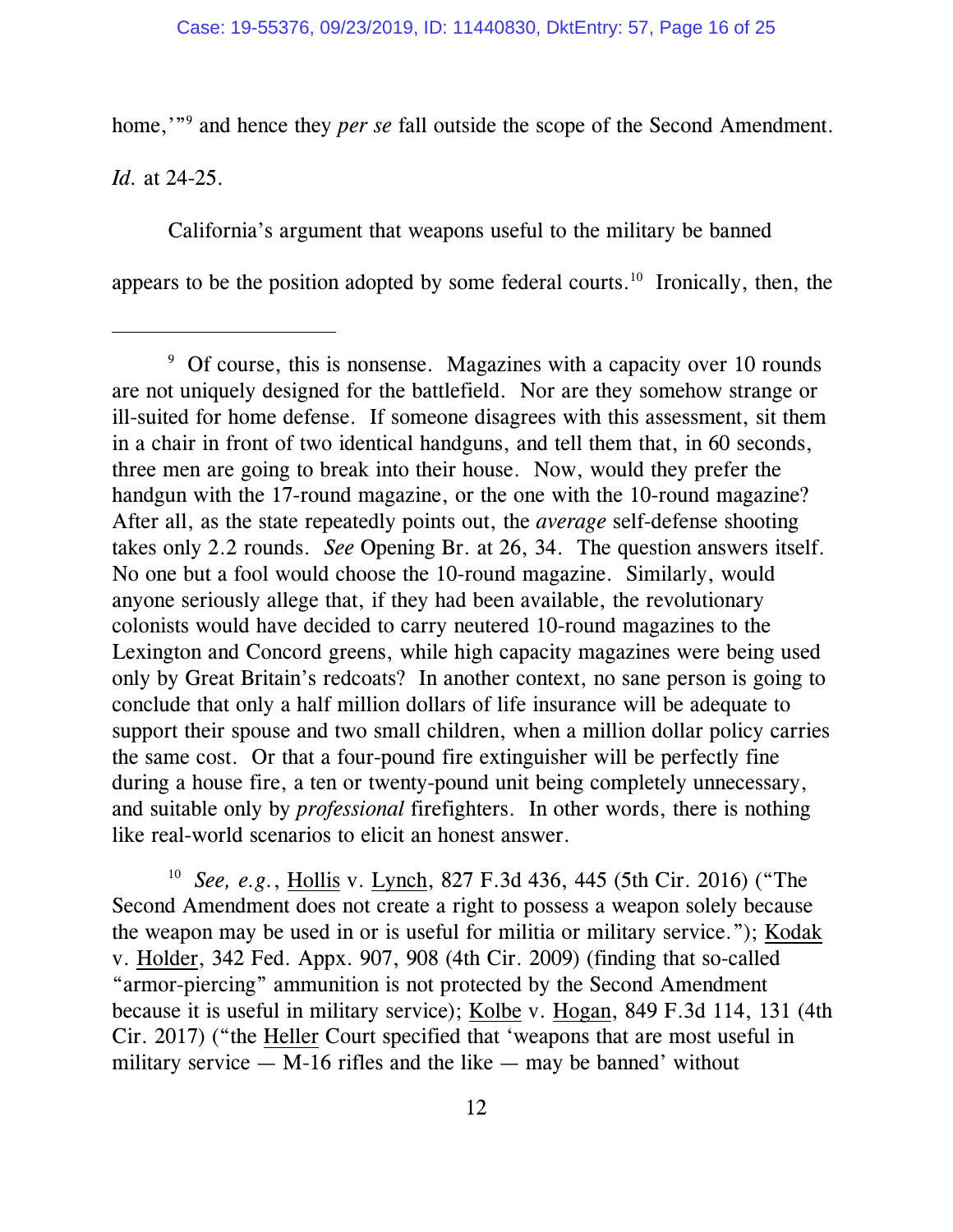#### Case: 19-55376, 09/23/2019, ID: 11440830, DktEntry: 57, Page 17 of 25

same courts that previously concluded the Second Amendment protects only a collective right of states to maintain organized military units now conclude that the Second Amendment does not protect weapons that are used by nearly every organized military unit.

In fact, the exact opposite is true. As Plaintiffs note, "[t]hat limitation finds no support in *Heller* — likely because it is antithetical to the Second Amendment itself.... [T]here is no 'useful in military service' exception to the Second Amendment." Answering Br. at 18, 20. Indeed, it would have *made no sense* that this nation's founders — who had just fought a war against the strongest military power on earth — would have memorialized an amendment protecting only their privilege to go deer hunting. Rather, they sought a robust guarantee "to provide new Guards for their future Security," and to secure the ability of citizens, if necessary in the future, to again "throw off such Government." *See* Duncan at 1150 (noting of founding-era statutes that "[r]ather than restricting firing capacity, they required firing capacity."). The court below

infringement upon the Second Amendment right"); United States v. One (1) Palmetto State Armory PA-15 Machinegun Receiver/Frame, 822 F.3d 136, 141- 42 (3d Cir. 2016); New York State Rifle & Pistol Ass'n v. Cuomo, 804 F.3d 242, 256 (2d Cir. 2015). *Cf.* Worman at 36 (refusing to decide whether "weapons that are most useful in military service" are "thus outside the ambit of the Second Amendment.").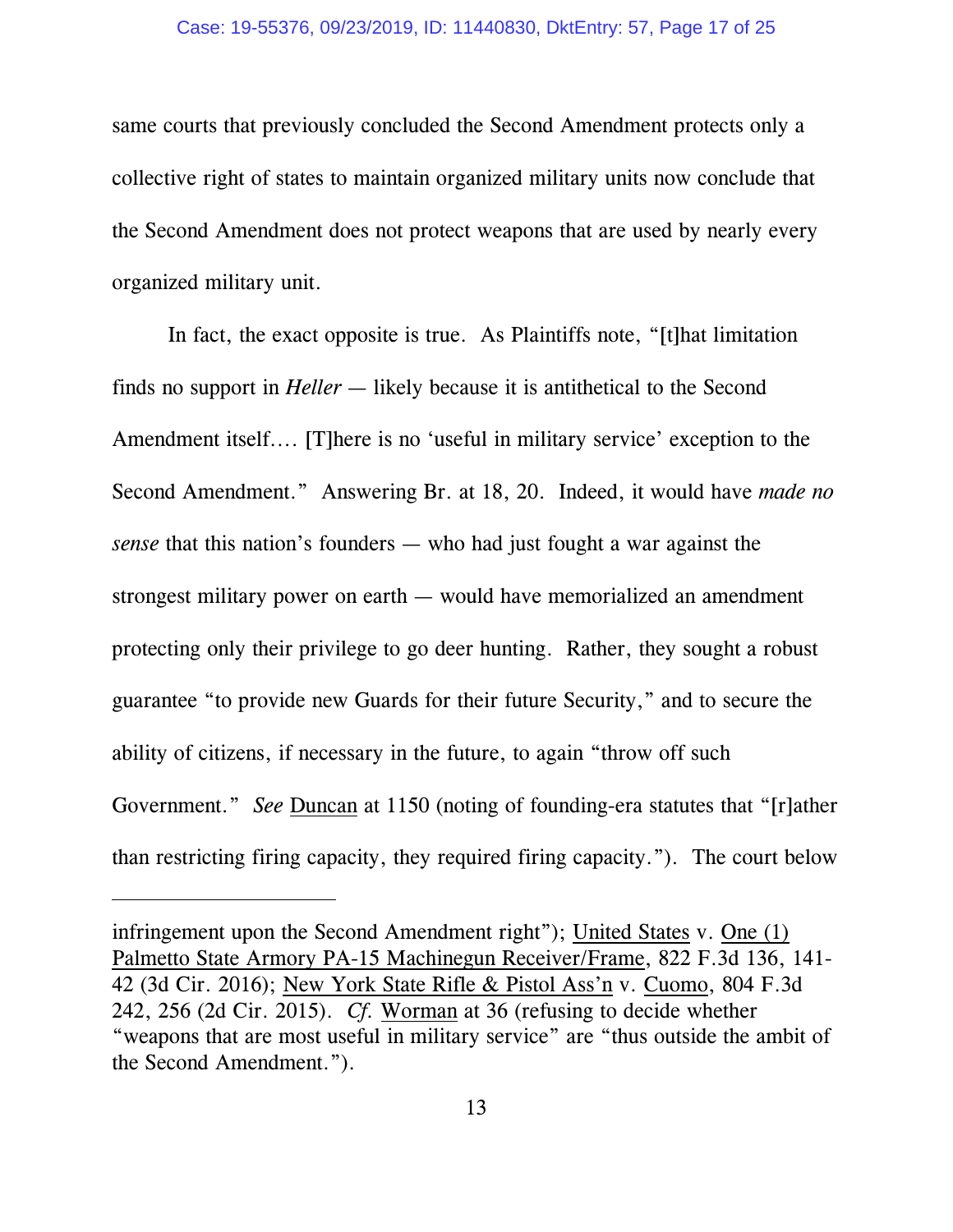noted "[t]hat large capacity magazines are useful in military service, there is no doubt. But the fact that they may be useful, or even 'most useful,' for military purposes does not nullify their usefulness for law-abiding responsible citizens.... *Kolbe's* decision that large capacity magazines are outside the ambit of the Second Amendment is an outlier and unpersuasive." *Id.* at 1174.

The Second Amendment protects *first and foremost* the right to selfdefense — not just against petty criminals, but against governments, both foreign and domestic.<sup>11</sup> In order to combat foreign aggression or domestic tyranny, military-grade arms are, as the framers understood, "necessary to the security of a free State."

#### **A. Miller Established a Baseline.**

In United States v. Miller, 307 U.S. 174 (1939), the Supreme Court decided that  $-$  based on the limited record before the Court  $-$  it was impossible to conclude that a short-barrel shotgun "has some reasonable relationship to the preservation or efficiency of a well regulated militia.... Certainly it is not within judicial notice that this weapon is any part of the ordinary military equipment or that its use could contribute to the common defense." Miller at 178. Thus, the

<sup>&</sup>lt;sup>11</sup> See, e.g., R. J. Rummel, Death by Government (Transaction Publishers, Dec. 31, 2011).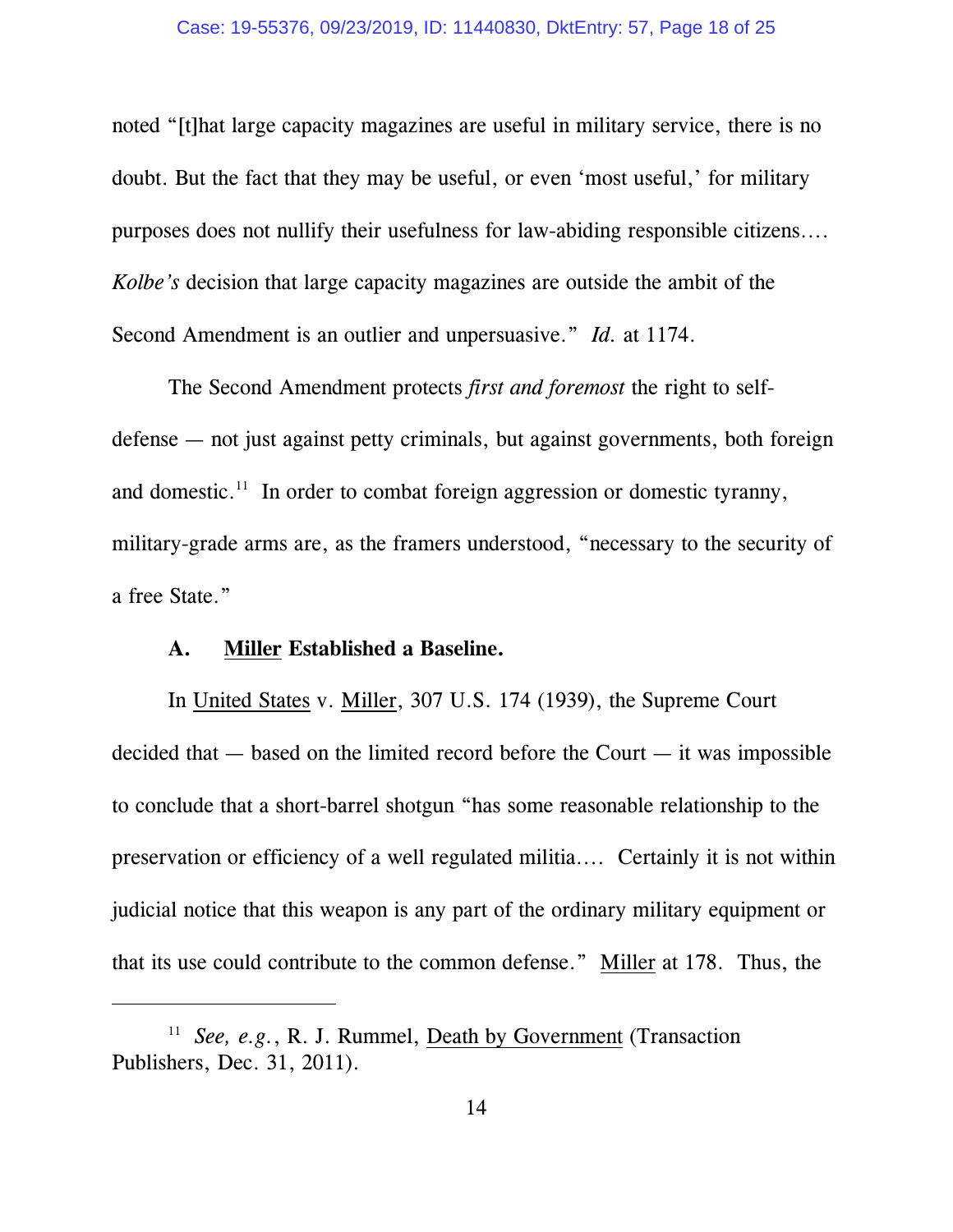#### Case: 19-55376, 09/23/2019, ID: 11440830, DktEntry: 57, Page 19 of 25

obvious corollary of the Court's rule is that those weapons that *are* "part of the ordinary military equipment" and *can* "contribute to the common defense" *are* protected by the Second Amendment. *See also* Heller at 621-22.

Of course, that proposition may make little sense to those who think the Second Amendment exists only to protect hunting and target shooting, and *perhaps* self-defense against lightly armed criminals. To dispel that notion, the Miller Court cited an 1840 case which explains *why* military-grade weapons are critical in the hands of civilians: "to protect the public liberty, to keep in awe those who are in power, and to maintain the supremacy of the laws and the constitution." Aymette v. State, 21 Tenn. 154, 158, 1840 Tenn. LEXIS 54, \*\*8, 2 Hum. 154. Break-barrel shotguns and bolt action hunting rifles do not "keep in awe those who are in power." Thus, according to the Tennessee court, weapons that were useful in military combat and weapons that would provide for the "common defense" were one and the same. *Id.* at 159 ("[t]he legislature, therefore, have a right to prohibit the wearing, or keeping weapons dangerous to the peace and safety of the citizens, and which are *not* usual in civilized warfare, or would not contribute to the common defence.").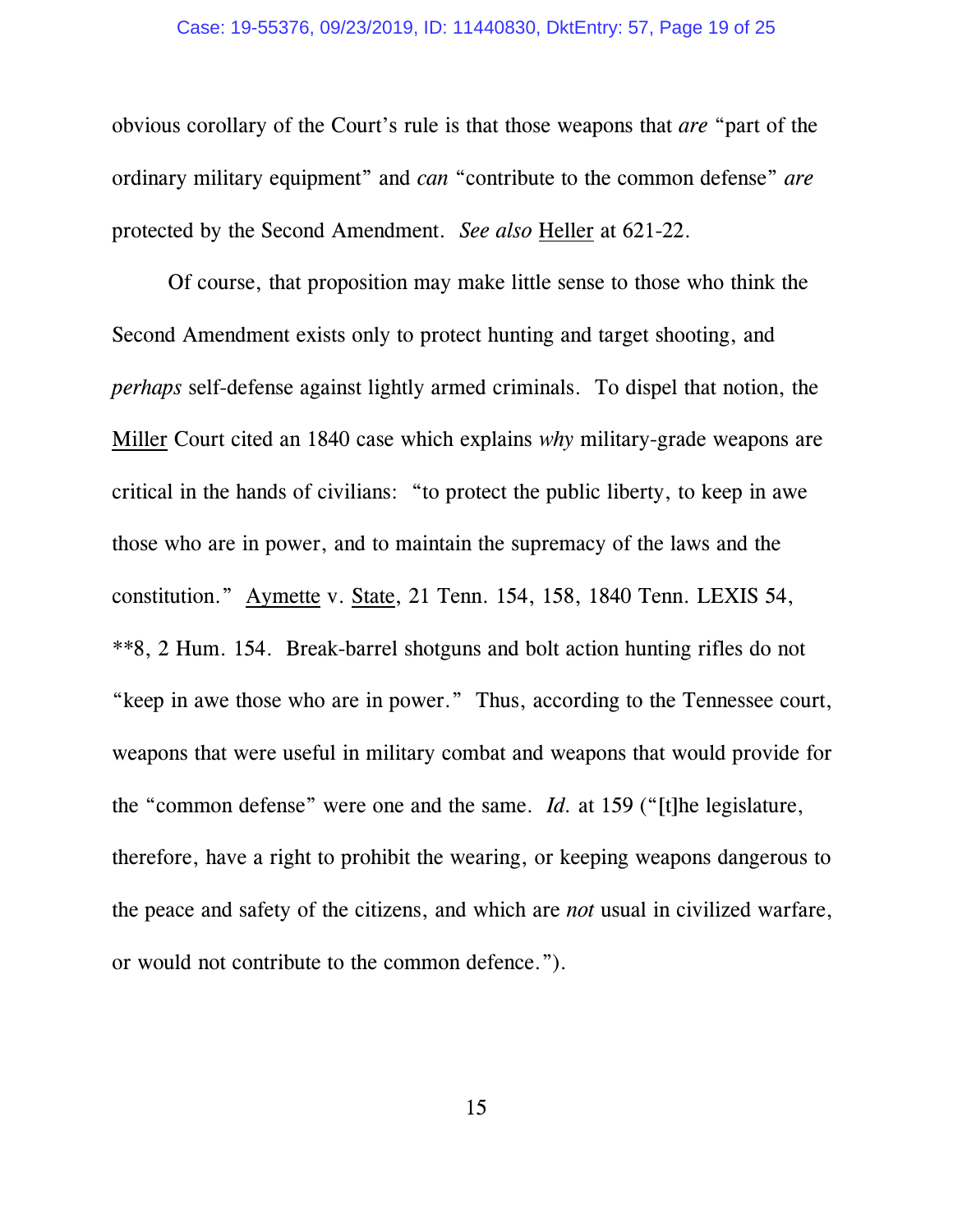The court below correctly understood the Miller holding, noting that "this Court is unpersuaded by *Kolbe's* interpretation of the Miller finding that weapons most useful for military service are not protected. The dissenting *Kolbe* judges persuasively pointed out that the approach turns Supreme Court precedent upside down."<sup>12</sup> Duncan at 1174.

#### **B. Heller Added to the Miller Baseline.**

Miller made clear that the Second Amendment, first and foremost, protects military-grade weapons because they are most useful in fulfilling the preamble of the Second Amendment — to preserve a "free state." The Heller Court made clear, first and foremost, the Second Amendment exists to protect the right to self-defense — not only from private violence, but also from public violence perpetrated by governments. Thus, the Court noted three public purposes of the right — "First ... in repelling invasions and suppressing insurrections. Second, it renders large standing armies unnecessary.... Third, when the able-bodied men of a nation are trained in arms and organized, they are better able to resist

<sup>&</sup>lt;sup>12</sup> Some of these *amici* filed briefs exposing the illogic of Maryland's arguments opposing such weapons. *See* Kolbe v. O'Malley, Brief *Amicus Curiae* of Gun Owners of America, Inc., *et al.* (4th Cir.) (Nov. 12, 2014); and Kolbe v. Hogan, Brief *Amicus Curiae* of Gun Owners of America, Inc., *et al*. (U.S. Supreme Court) (Aug. 25, 2017).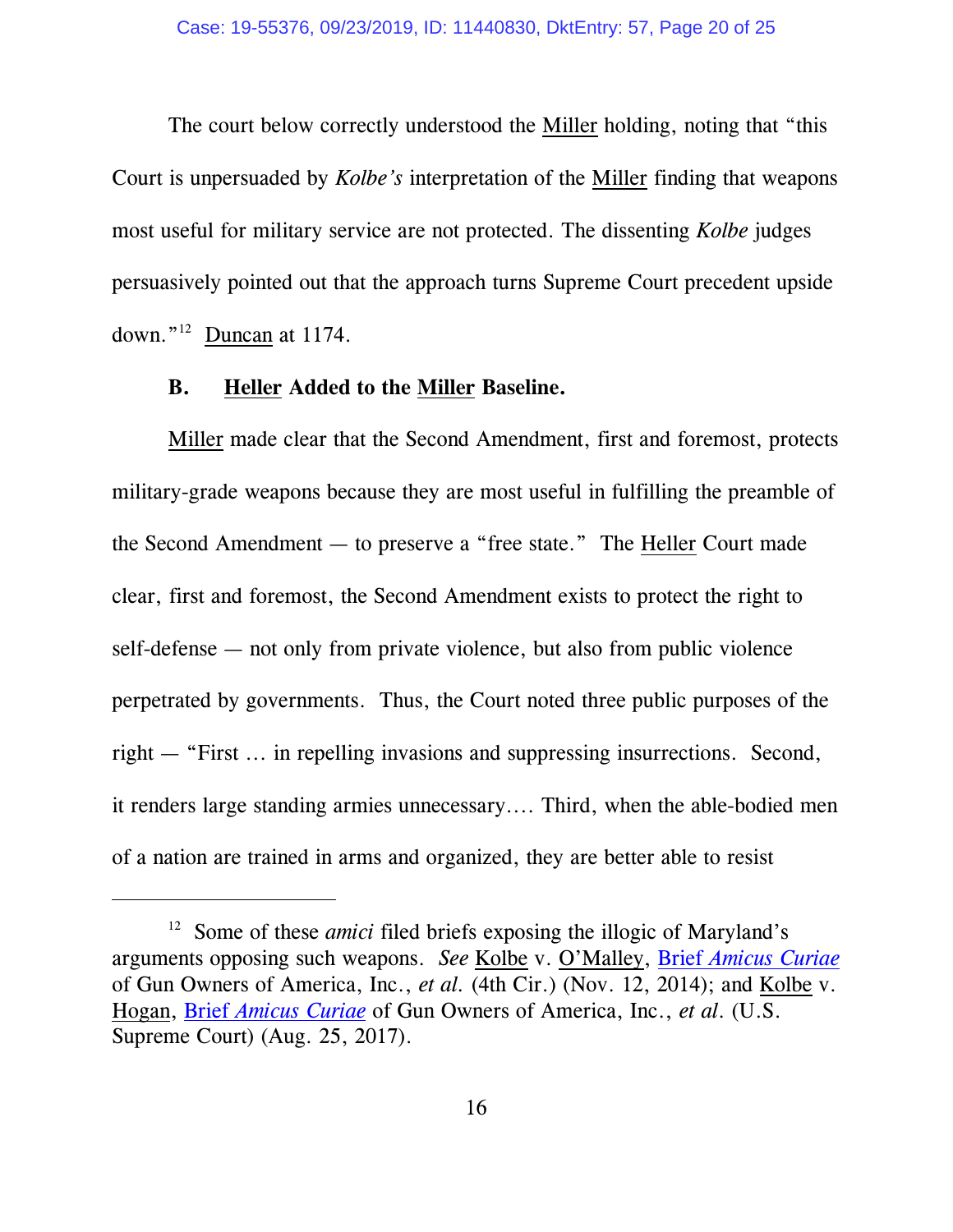tyranny." *Id.* at 597-98. *See also* Duncan at 1140-41. The Heller Court then

explained its understanding of Miller:

Read in isolation, *Miller*'s phrase "part of ordinary military equipment" could mean that **only those weapons useful in warfare** are protected. That would be a startling reading of the opinion, since it would mean that the National Firearms Act's restrictions on machineguns (not challenged in *Miller*) might be unconstitutional, machineguns being useful in warfare in 1939. We think that *Miller*'s "ordinary military equipment" language must be read in tandem with what comes after: "[O]rdinarily when called for [militia] service [able-bodied] men were expected to appear bearing arms supplied by themselves and of the kind in common use at the time." ... The traditional militia was formed from a pool of men bringing arms "in common use at the time" for lawful purposes like self-defense. "**In the colonial and revolutionary war era, [small-arms] weapons used by militiamen and weapons used in defense of person and home were one and the same**." ... Indeed, that is precisely the way in which the Second Amendment's operative clause furthers the purpose announced in its preface. [Heller at  $624-25$  (emphasis added).<sup>13</sup>]

<sup>&</sup>lt;sup>13</sup> Heller continues that "It may be objected that if weapons that are most useful in military service  $-$  M-16 rifles and the like  $-$  may be banned, then the Second Amendment right is completely detached from the prefatory clause. But as we have said, the conception of the militia at the time of the Second Amendment's ratification was the body of all citizens capable of military service, who would bring the sorts of lawful weapons that they possessed at home to militia duty. It may well be true today that a militia, to be as effective as militias in the 18th century, would require sophisticated arms that are highly unusual in society at large. Indeed, it may be true that no amount of small arms could be useful against modern-day bombers and tanks. But the fact that modern developments have limited the degree of fit between the prefatory clause and the protected right cannot change our interpretation of the right." *Id.* at 627-28.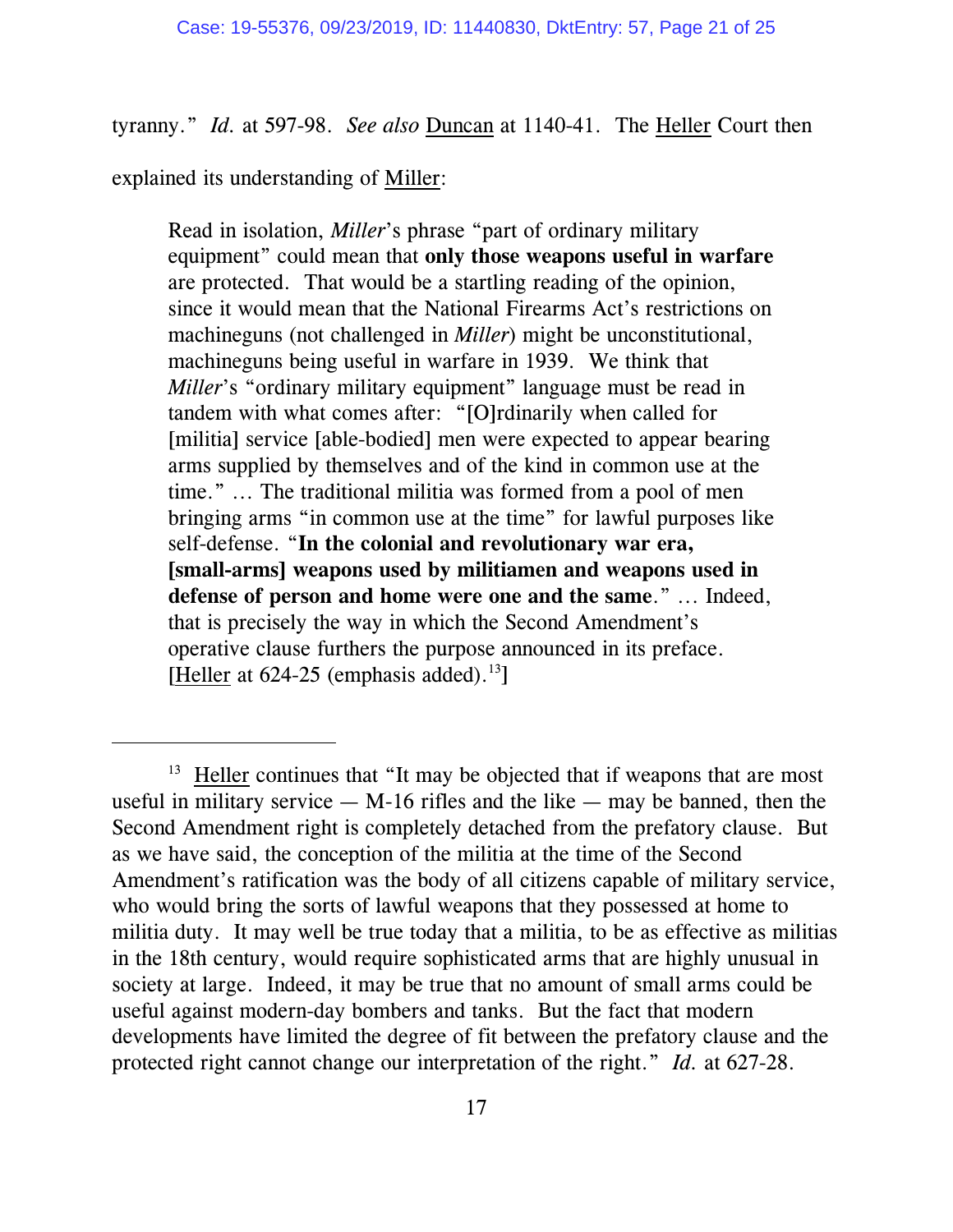To be sure, these Heller passages could have been made more clear, but the Second Amendment's preface makes clear that its ultimate purpose is to preserve a "free State." Unsurprisingly, the only way to read Miller and Heller in harmony is to conclude that both military weapons **and** nonmilitary weapons are protected by the Second Amendment.

Heller in no way questioned Miller's conclusion that military-grade arms are protected by the Second Amendment. Indeed, Heller noted that, during the founding era, the rifle of the battlefield was the same rifle used for hunting and for self-defense from petty criminals. *Id.* at 625. At that time, there was no need to distinguish — the weapons were one and the same. Today, however, modern technology and societal developments means that people own all sorts of weapons for all sorts of different purposes. Thus, whereas Miller made clear that military-grade weapons *are* protected, Heller added on to that holding that all sorts of other weapons *are also* protected arms, such as the handguns at issue in that case.

The court below recognized this, noting that "[t]oday, self-protection is most important. In the future, the common defense may once again be most important." Duncan at 1141. Likewise, Heller concluded that "the fact that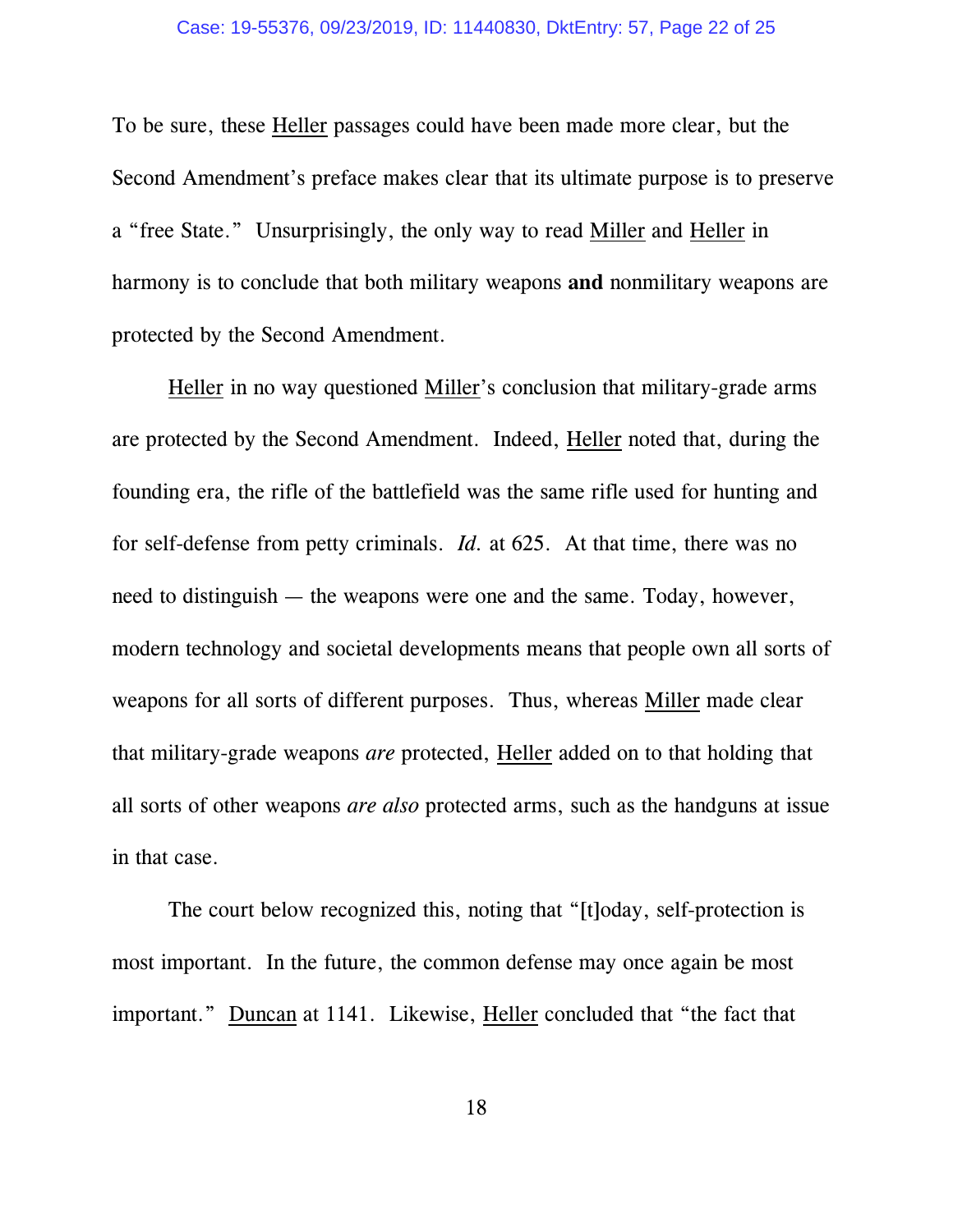modern developments have limited the degree of fit between the prefatory clause and the protected right cannot change our interpretation of the right." Heller at 627-28. That is why Heller explained that, no matter what the current needs of "the People," the protections of the Amendment remain fixed, and thus "the Second Amendment extends, *prima facie*, to all instruments that constitute bearable arms, even those that were not in existence at the time of the founding." *Id.* at 582. According to the Supreme Court, it would be just as startling to conclude that only military-grade weapons are protected as it would be to conclude that they are not protected. The Second Amendment protects them all.

#### **CONCLUSION**

The district court's opinion should be affirmed.

Respectfully submitted,

JOSEPH W. MILLER ROBERT J. OLSON JOSEPH MILLER LAW OFFICES, LLC JEREMIAH L. MORGAN\* P.O. Box 83440 WILLIAM J. OLSON Fairbanks, AK 99708 HERBERT W. TITUS *Attorney for Amicus Curiae* WILLIAM J. OLSON, P.C. *Restoring Liberty Action Committee* 370 Maple Avenue W., Suite 4

STEVEN C. BAILEY (703) 356-5070 932 D Street, Suite 1 *Attorneys for Amici Curiae* Ramona, CA 92065 \*Attorney of Record *Attorney for Amicus Curiae CCRF* September 23, 2019

/s/Jeremiah L. Morgan Vienna, VA 22180-5615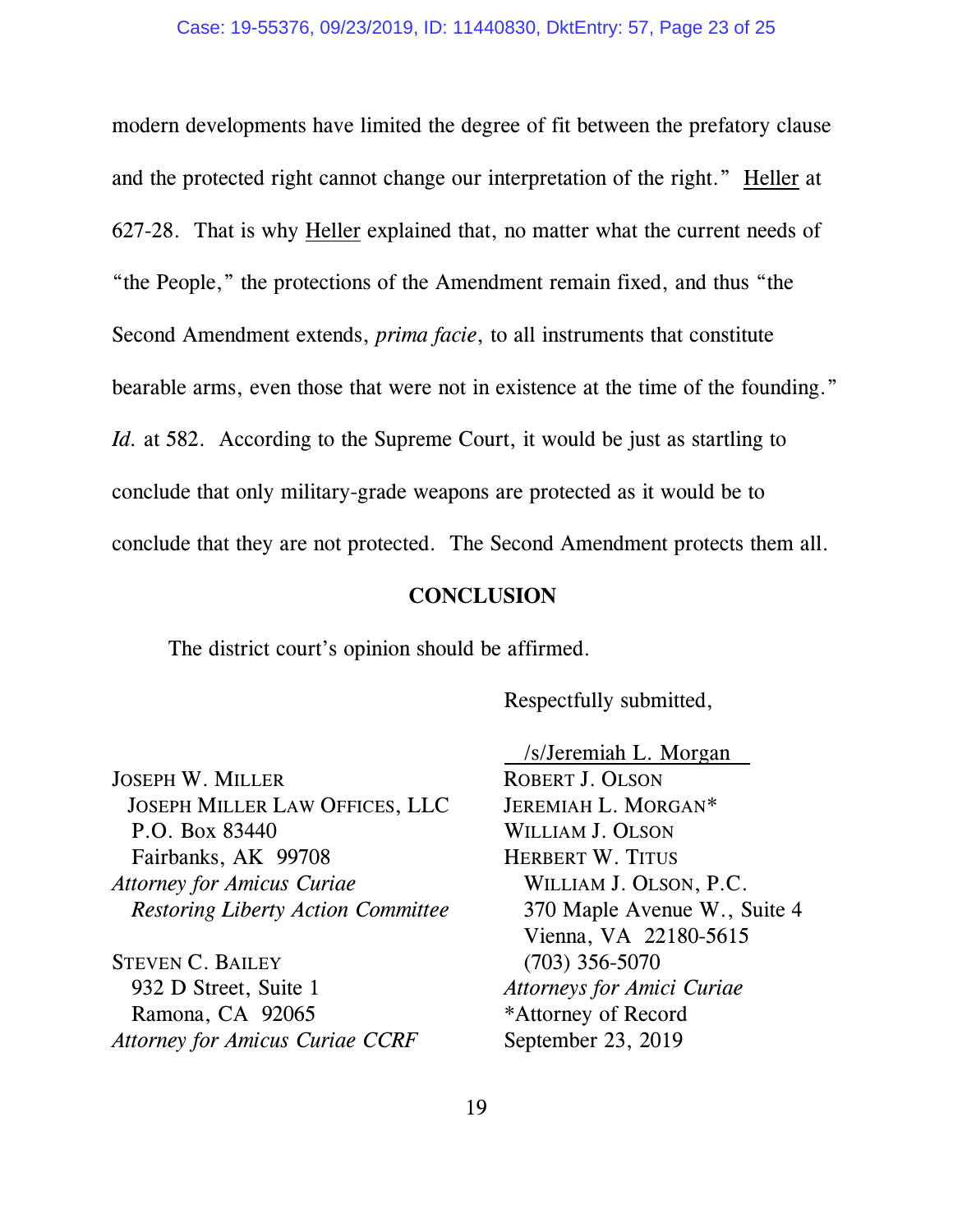## **CERTIFICATE OF SERVICE**

IT IS HEREBY CERTIFIED that service of the foregoing Brief *Amicus*

*Curiae* of Gun Owners of America, Inc., *et al.*, in Support of Plaintiffs-

Appellees and Affirmance, was made, this 23<sup>rd</sup> day of September 2019, by the

Court's Case Management/ Electronic Case Files system upon the attorneys for the parties.

*/s/Jeremiah L. Morgan*

Jeremiah L. Morgan Attorney for *Amici Curiae*